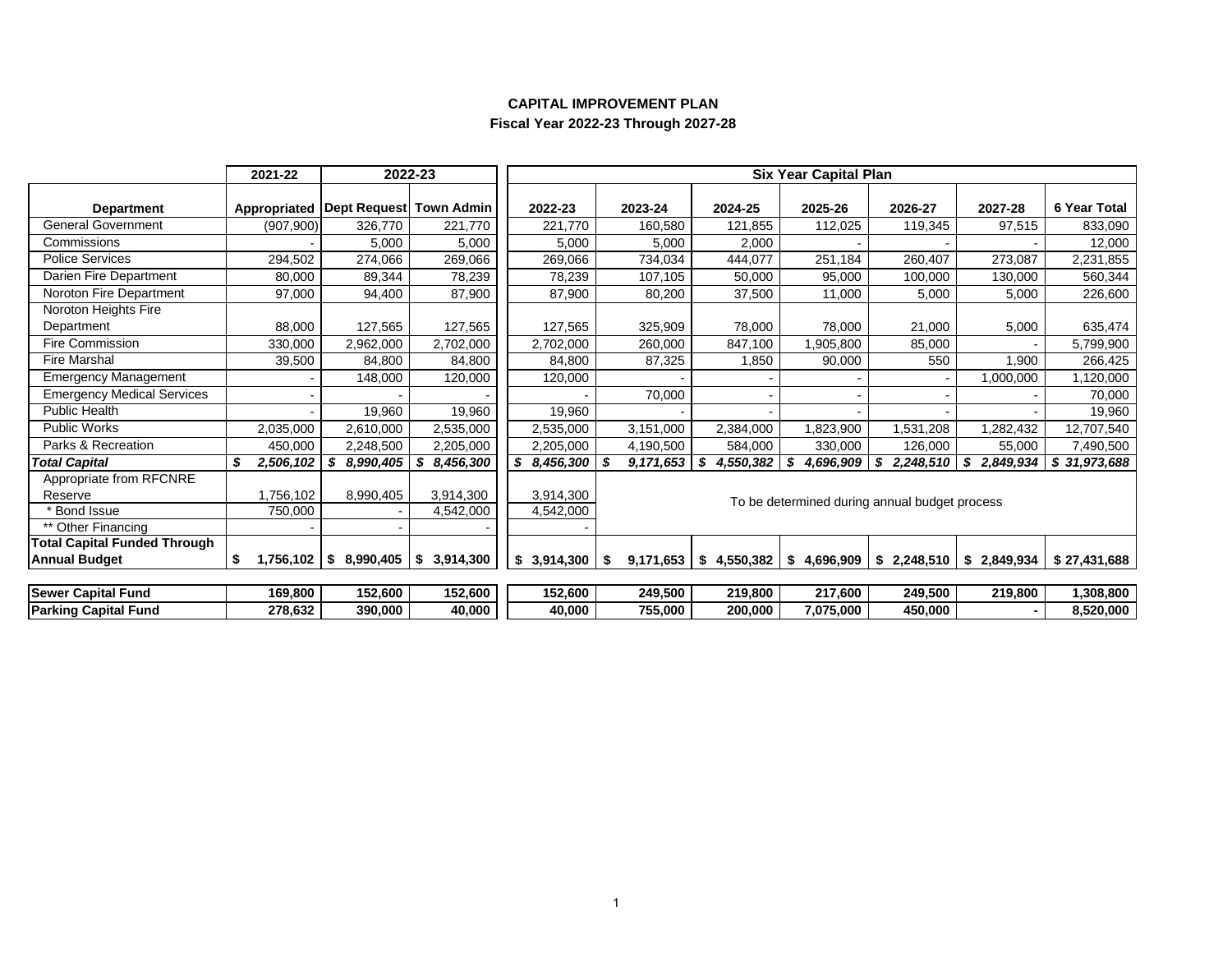### **Department: General Government**

|                                |                | 2021-22              | 2022-23                |               |               |                    |         | <b>Six Year Capital Plan</b> |                                               |                |                     |
|--------------------------------|----------------|----------------------|------------------------|---------------|---------------|--------------------|---------|------------------------------|-----------------------------------------------|----------------|---------------------|
| Project                        | Priority       | <b>Adopted</b>       | <b>Dept</b><br>Request | Town<br>Admin | 2022-23       | 2023-24            | 2024-25 | 2025-26                      | 2026-27                                       | 2027-28        | <b>6 Year Total</b> |
| <b>Board of Finance</b>        |                |                      |                        |               |               |                    |         |                              |                                               |                |                     |
| <b>BOF Reserve</b>             |                | (1,000,000)          |                        |               |               |                    |         |                              |                                               |                | \$                  |
| <b>Town Administrator</b>      |                |                      |                        |               |               |                    |         |                              |                                               |                |                     |
| <b>Website Update</b>          |                |                      | 35,000                 | 35,000        | 35,000        |                    |         |                              |                                               |                | \$<br>35,000        |
| Signage                        | $\overline{2}$ |                      | 100,000                | 20,000        | 20,000        | 20,000             | 20,000  | 20,000                       | 20,000                                        |                | \$<br>100,000       |
| Highland Farm Storage Building | $\overline{2}$ |                      | 25,000                 |               |               | 25,000             |         |                              |                                               |                | \$<br>25,000        |
| <b>Board Mgmt Software</b>     | $\overline{2}$ |                      |                        |               |               | 18,065             |         |                              |                                               |                | \$<br>18,065        |
| BOS device replacement         | $\overline{2}$ |                      |                        |               |               |                    | 8,000   |                              |                                               |                | \$<br>8,000         |
| <b>Assessor</b>                |                |                      |                        |               |               |                    |         |                              |                                               |                |                     |
| Revaluation                    |                | 92,100               | 92,100                 | 92,100        | 92,100        | 60,000             | 60,000  | 60,000                       | 60,000                                        | 60,000         | \$<br>392,100       |
| <b>Information Technology</b>  |                |                      |                        |               |               |                    |         |                              |                                               |                |                     |
| Desktop Replacement            |                |                      | 39,345                 | 39,345        | 39,345        | 37,515             | 33,855  | 32,025                       | 39,345                                        | 37,515         | \$<br>219,600       |
| Police - Switch Replacement    |                |                      | 35,325                 | 35,325        | 35,325        |                    |         |                              |                                               |                | \$<br>35,325        |
|                                |                |                      |                        |               |               |                    |         |                              |                                               |                |                     |
| <b>Total Capital</b>           |                | $(907,900)$ \$<br>\$ | 326,770                | 221,770<br>\$ | 221,770<br>\$ | $160,580$ \$<br>\$ | 121,855 | $\frac{1}{2}$ \$ 112,025     | 119,345<br>-\$                                | 97,515<br>- \$ | \$<br>833,090       |
| RFCNRE (annual budget)         |                | (907, 900)           | 326,770                | 221,770       | 221,770       |                    |         |                              |                                               |                |                     |
| * Bond Issue                   |                |                      |                        |               |               |                    |         |                              | To be determined during annual budget process |                |                     |
| ** Other                       |                |                      |                        |               |               |                    |         |                              |                                               |                |                     |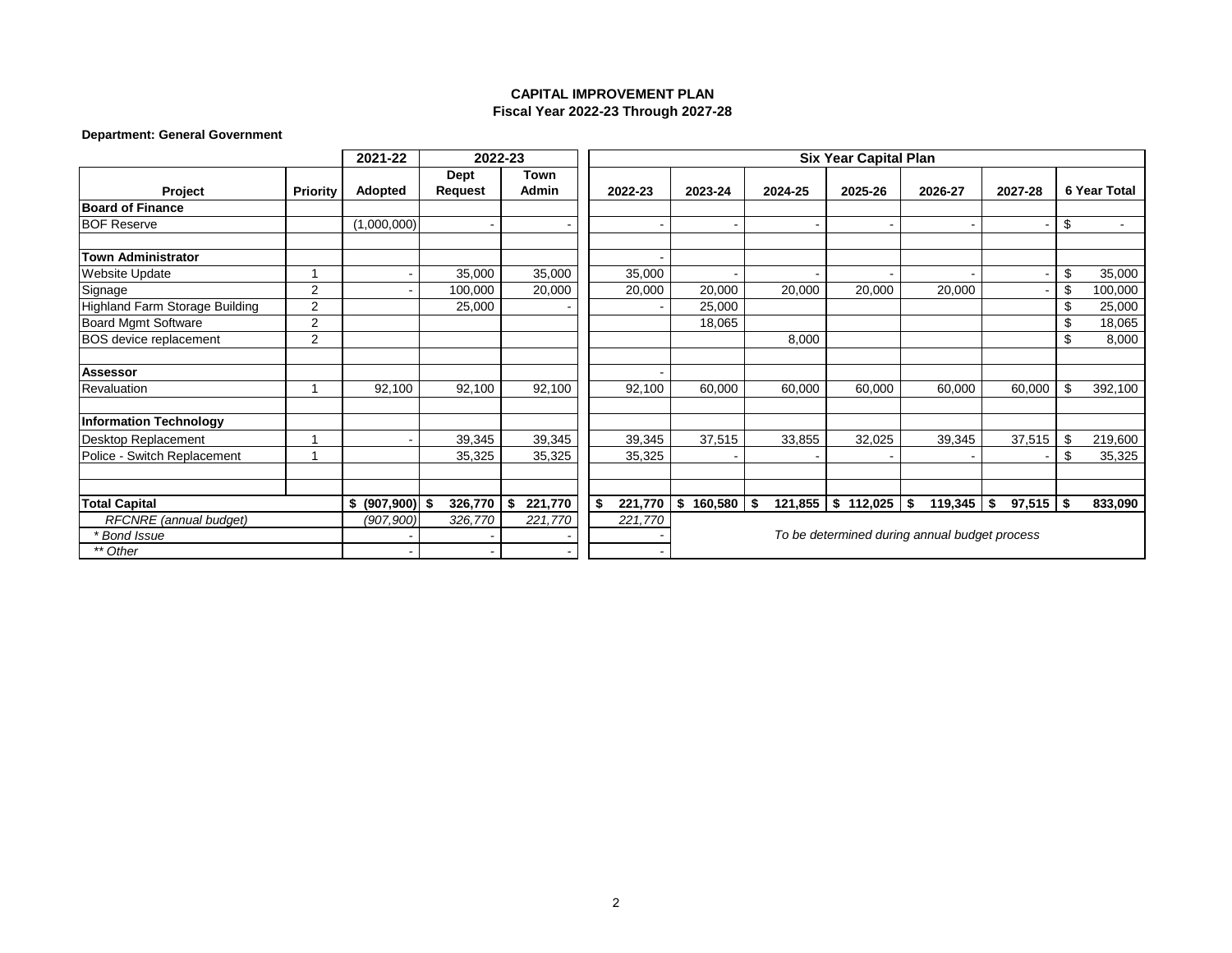## **Department: Commissions**

|                                   |   | 2021-22                      |             | 2022-23      |             |         |               | <b>Six Year Capital Plan</b> |                                               |                |                     |
|-----------------------------------|---|------------------------------|-------------|--------------|-------------|---------|---------------|------------------------------|-----------------------------------------------|----------------|---------------------|
|                                   |   |                              | <b>Dept</b> | Town         |             |         |               |                              |                                               |                |                     |
| Project                           |   | <b>Priority Appropriated</b> | Request     | <b>Admin</b> | 2022-23     | 2023-24 | 2024-25       | 2025-26                      | 2026-27                                       | 2027-28        | <b>6 Year Total</b> |
| <b>Beautification</b>             |   |                              |             |              |             |         |               |                              |                                               |                |                     |
| Eradication of invasive plants at |   |                              |             |              |             |         |               |                              |                                               |                |                     |
| Squab Lane berm                   | ີ |                              | 5,000       | 5,000        | 5,000       | 5,000   | 2,000         |                              |                                               | $\blacksquare$ | 12,000              |
|                                   |   |                              |             |              |             |         |               |                              |                                               |                |                     |
| <b>Monuments and Ceremonies</b>   |   |                              |             |              |             |         |               |                              |                                               |                |                     |
| Cemetery Cleanup                  |   | 10,000                       |             |              |             |         |               |                              |                                               |                |                     |
|                                   |   |                              |             |              |             |         |               |                              |                                               |                |                     |
|                                   |   |                              |             |              |             |         |               |                              |                                               |                |                     |
| <b>Total Capital</b>              |   |                              | 5,000<br>ъ  | \$<br>5,000  | \$<br>5,000 | 5,000   | 2,000<br>- 55 | ۰<br>- 35                    | \$<br>$\blacksquare$                          |                | 12,000              |
| RFCNRE (annual budget)            |   |                              | 5,000       | 5,000        | 5,000       |         |               |                              |                                               |                |                     |
| * Bond Issue                      |   | -                            |             |              |             |         |               |                              | To be determined during annual budget process |                |                     |
| ** Other                          |   | -                            |             |              |             |         |               |                              |                                               |                |                     |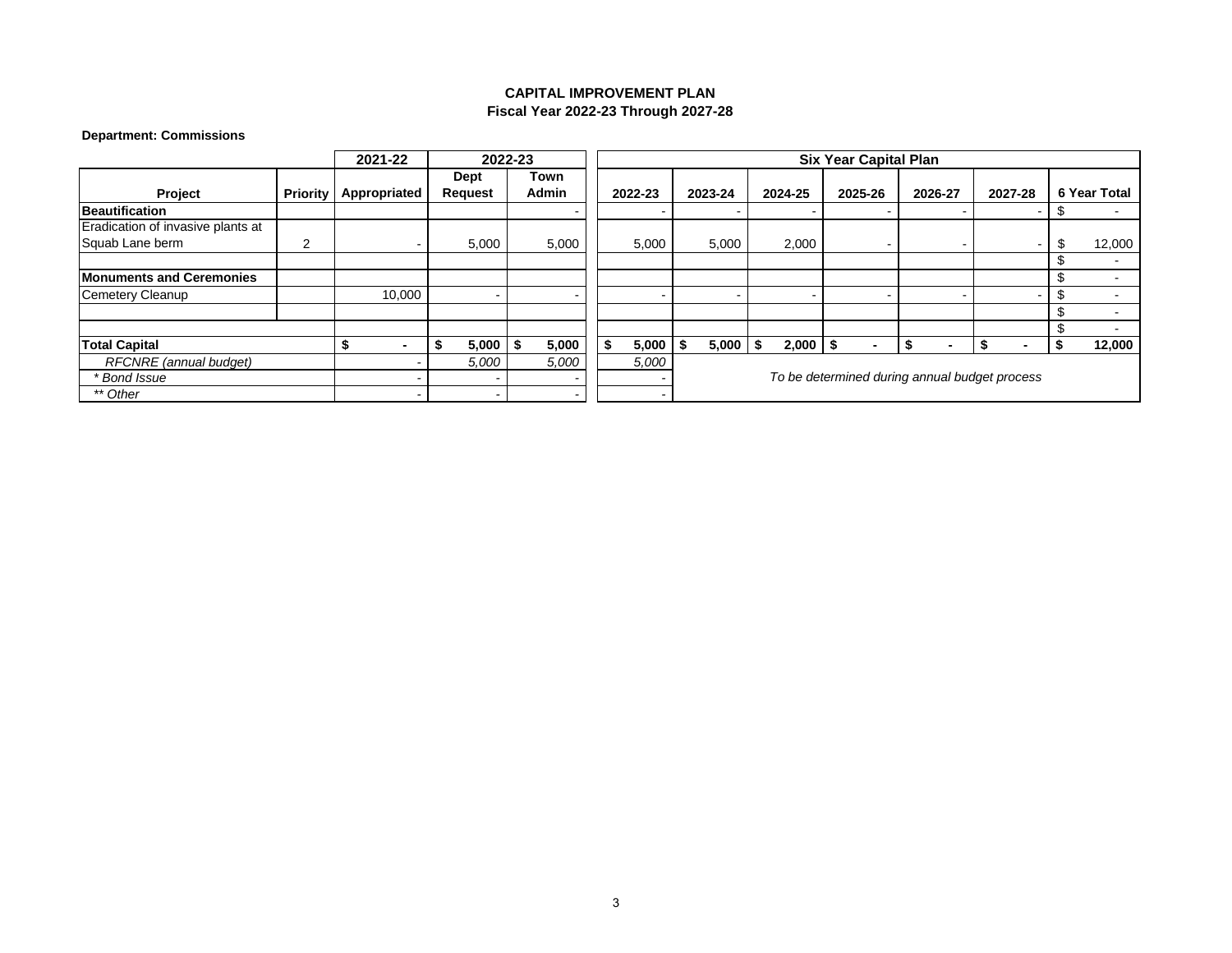## **Department: Police Services**

|                                 |                 | 2021-22       | 2022-23     |               |               |           |               | <b>Six Year Capital Plan</b>                  |                |                          |    |                     |
|---------------------------------|-----------------|---------------|-------------|---------------|---------------|-----------|---------------|-----------------------------------------------|----------------|--------------------------|----|---------------------|
|                                 |                 |               | <b>Dept</b> | Town          |               |           |               |                                               |                |                          |    |                     |
| Project                         | <b>Priority</b> | Appropriated  | Request     | <b>Admin</b>  | 2022-23       | 2023-24   | 2024-25       | 2025-26                                       | 2026-27        | 2027-28                  |    | <b>6 Year Total</b> |
| <b>Small Capital</b>            |                 | 5,000         | 5,000       | 5,000         | 5,000         | 5,000     | 5,000         | 5,000                                         | 5,000          | 5,000                    |    | 30,000              |
| Vehicle Replacement             |                 | 193,448       | 74,762      | 74,762        | 74,762        | 206,868   | 214,212       | 221,924                                       | 230,024        | 241,528                  | \$ | ,189,318            |
| Crowd Control Equipment         |                 | 23,274        |             |               |               |           |               |                                               |                |                          |    |                     |
| <b>AED Replacement</b>          | $\overline{2}$  | 5,298         | 4,944       | 4,944         | 4,944         | 5,192     | 5,452         | 5,724                                         | 6,011          | 6,312                    |    | 33,635              |
| MDT (Tablet) Replacement        | 2               | 14,982        | 16,060      | 16,060        | 16,060        | 12,648    | 13,281        | 13,946                                        | 14,644         | 15,377                   |    | 85,956              |
| Axon Interview Recording System |                 | 52,500        |             |               |               |           |               |                                               |                |                          |    |                     |
| <b>CAD System Replacement</b>   |                 |               |             |               |               | 500,000   |               |                                               |                |                          | \$ | 500,000             |
| <b>Mobile Command Vehicle</b>   |                 |               |             |               |               |           | 201,676       |                                               |                |                          | £. | 201,676             |
| <b>CCTV Camera System</b>       | 2               |               | 109,100     | 109,100       | 109,100       |           |               |                                               |                |                          |    | 109,100             |
| Daigle Law (General Orders)     |                 |               | 30,000      | 30,000        | 30,000        |           |               |                                               |                |                          |    | 30,000              |
| Drone Program                   | 2               |               | 25,000      | 25,000        | 25,000        |           |               |                                               | $\blacksquare$ |                          | £. | 25,000              |
| Landscaping                     | 3               |               | 5,000       |               |               |           |               |                                               |                | $\overline{\phantom{0}}$ |    | $\sim$              |
| <b>Patrol Rifles</b>            | 2               |               | 4,200       | 4,200         | 4,200         | 4,326     | 4,456         | 4,590                                         | 4,728          | 4,870                    |    | 27,170              |
|                                 |                 |               |             |               |               |           |               |                                               |                |                          |    |                     |
| <b>Total Capital</b>            |                 | \$<br>294,502 | 274,066     | 269,066<br>\$ | \$<br>269,066 | \$734,034 | 444,077<br>\$ | \$251,184                                     | \$260,407      | \$273,087                | \$ | 2,231,855           |
| RFCNRE (annual budget)          |                 | 294,502       | 274,066     | 269,066       | 269,066       |           |               |                                               |                |                          |    |                     |
| * Bond Issue                    |                 |               |             |               |               |           |               | To be determined during annual budget process |                |                          |    |                     |
| ** Other                        |                 |               |             |               |               |           |               |                                               |                |                          |    |                     |

\*\* Funded through transfer from RFCNRE BOF Reserve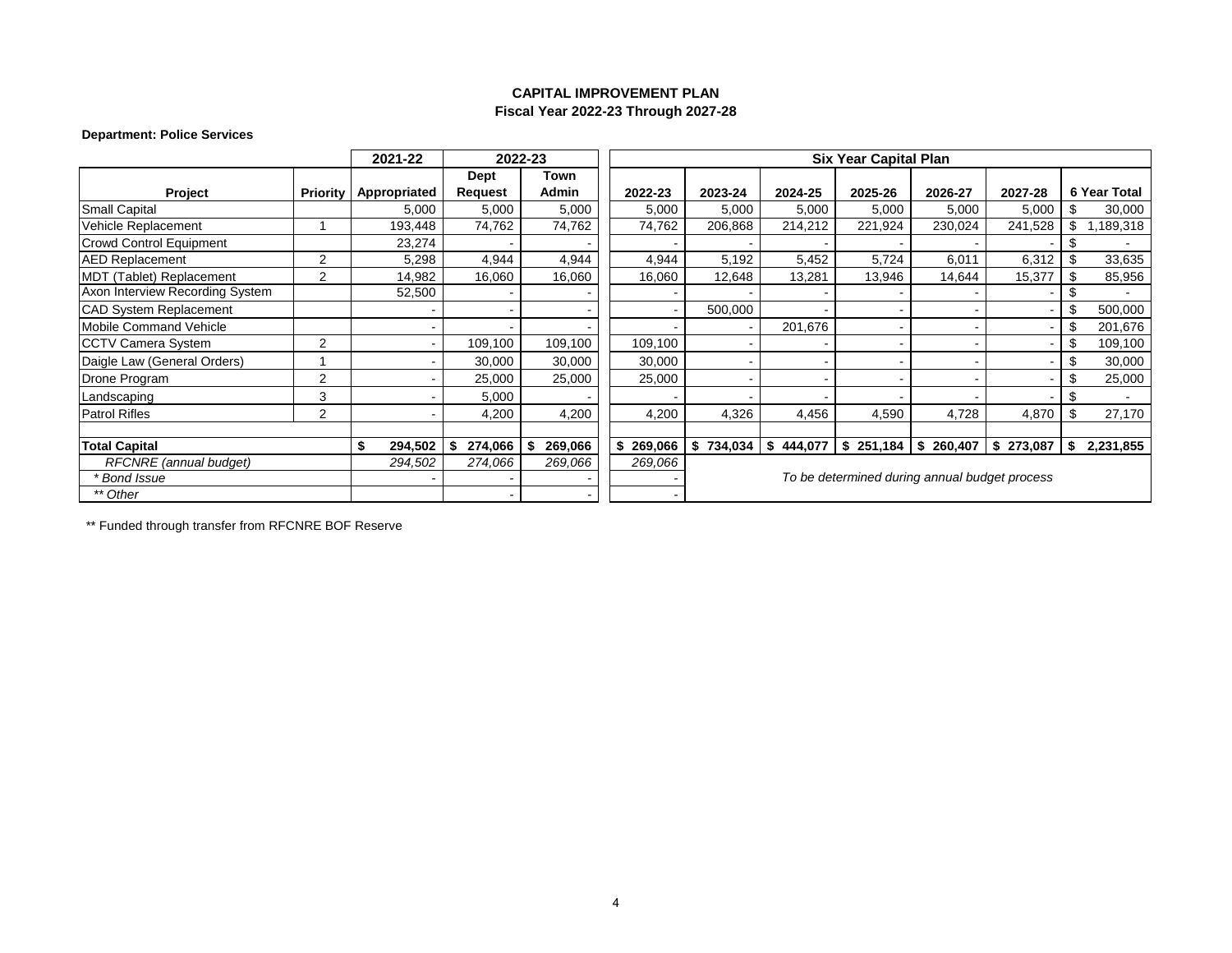## **Department: Darien Fire Department**

|                               |                 | 2021-22      |                | 2022-23      |                |                |               | <b>Six Year Capital Plan</b> |                                               |               |      |                     |  |  |  |
|-------------------------------|-----------------|--------------|----------------|--------------|----------------|----------------|---------------|------------------------------|-----------------------------------------------|---------------|------|---------------------|--|--|--|
|                               |                 |              | Dept           | Town         |                |                |               |                              |                                               |               |      |                     |  |  |  |
| Project                       | <b>Priority</b> | Appropriated | Request        | <b>Admin</b> | 2022-23        | 2023-24        | 2024-25       | 2025-26                      | 2026-27                                       | 2027-28       |      | <b>6 Year Total</b> |  |  |  |
| Air Bottle Filling Station    |                 | 75,000       |                |              |                |                |               |                              |                                               |               |      |                     |  |  |  |
| <b>Small Capital</b>          |                 | 5,000        | 5,000          | 5,000        | 5,000          | 5,000          | 5,000         | 5,000                        | 5,000                                         | 5,000         | \$   | 30,000              |  |  |  |
| Mutual Aid Radio              |                 |              | 7,000          | 7,000        | 7,000          |                |               |                              |                                               |               | \$   | 7,000               |  |  |  |
| Portable Rescue Boat          |                 |              | 11,105         |              |                | 11,105         |               |                              |                                               |               | \$   | 11,105              |  |  |  |
| <b>Bail Out Kits</b>          |                 |              | 20,000         | 20,000       | 20,000         |                |               |                              |                                               |               | \$   | 20,000              |  |  |  |
| Hose & Fittings               | $\overline{2}$  |              | 20,000         | 20,000       | 20,000         | $\blacksquare$ |               |                              |                                               |               | \$   | 20,000              |  |  |  |
| Ladder Monitor                | $\overline{2}$  |              | 9.739          | 9,739        | 9.739          |                |               |                              |                                               |               |      | 9,739               |  |  |  |
| Rescue Jacks                  | 3               |              | 16,500         | 16,500       | 16,500         |                |               |                              |                                               |               |      | 16,500              |  |  |  |
| Radio Portables Truck radios  |                 |              |                |              | $\blacksquare$ | 20,000         |               |                              |                                               |               |      | 20,000              |  |  |  |
| Truck Upgrades                |                 |              |                |              |                | $\blacksquare$ | 10,000        | 5,000                        | 5,000                                         | 5,000         |      | 25,000              |  |  |  |
| Pipe Replacement              |                 |              |                |              |                | -              | 35,000        |                              |                                               |               |      | 35,000              |  |  |  |
| Boiler replacement            |                 |              |                |              |                |                |               |                              | 90,000                                        |               |      | 90,000              |  |  |  |
| Nederman Vent System          |                 |              |                |              |                |                |               |                              |                                               | 120,000       | \$   | 120,000             |  |  |  |
| Computer network upgrade      |                 |              |                |              |                | 50,000         |               |                              |                                               |               |      | 50,000              |  |  |  |
| <b>Thermal Camera</b>         |                 |              |                |              |                | 21,000         |               |                              |                                               |               |      | 21,000              |  |  |  |
| <b>Rescue Equipment Hurst</b> |                 |              | $\blacksquare$ |              | $\blacksquare$ | $\blacksquare$ |               | 85,000                       |                                               |               | \$   | 85,000              |  |  |  |
|                               |                 |              |                |              |                |                |               |                              |                                               |               |      |                     |  |  |  |
| <b>Total Capital</b>          |                 | \$<br>80,000 | 89,344<br>\$   | 78,239<br>\$ | \$<br>78,239   | \$<br>107,105  | 50,000<br>-\$ | 95,000<br>\$                 | \$<br>100,000                                 | \$<br>130,000 | - \$ | 560,344             |  |  |  |
| RFCNRE (annual budget)        |                 | 80,000       | 89,344         | 78,239       | 78,239         |                |               |                              |                                               |               |      |                     |  |  |  |
| * Bond Issue                  |                 |              |                |              |                |                |               |                              | To be determined during annual budget process |               |      |                     |  |  |  |
| ** Other                      |                 |              |                |              |                |                |               |                              |                                               |               |      |                     |  |  |  |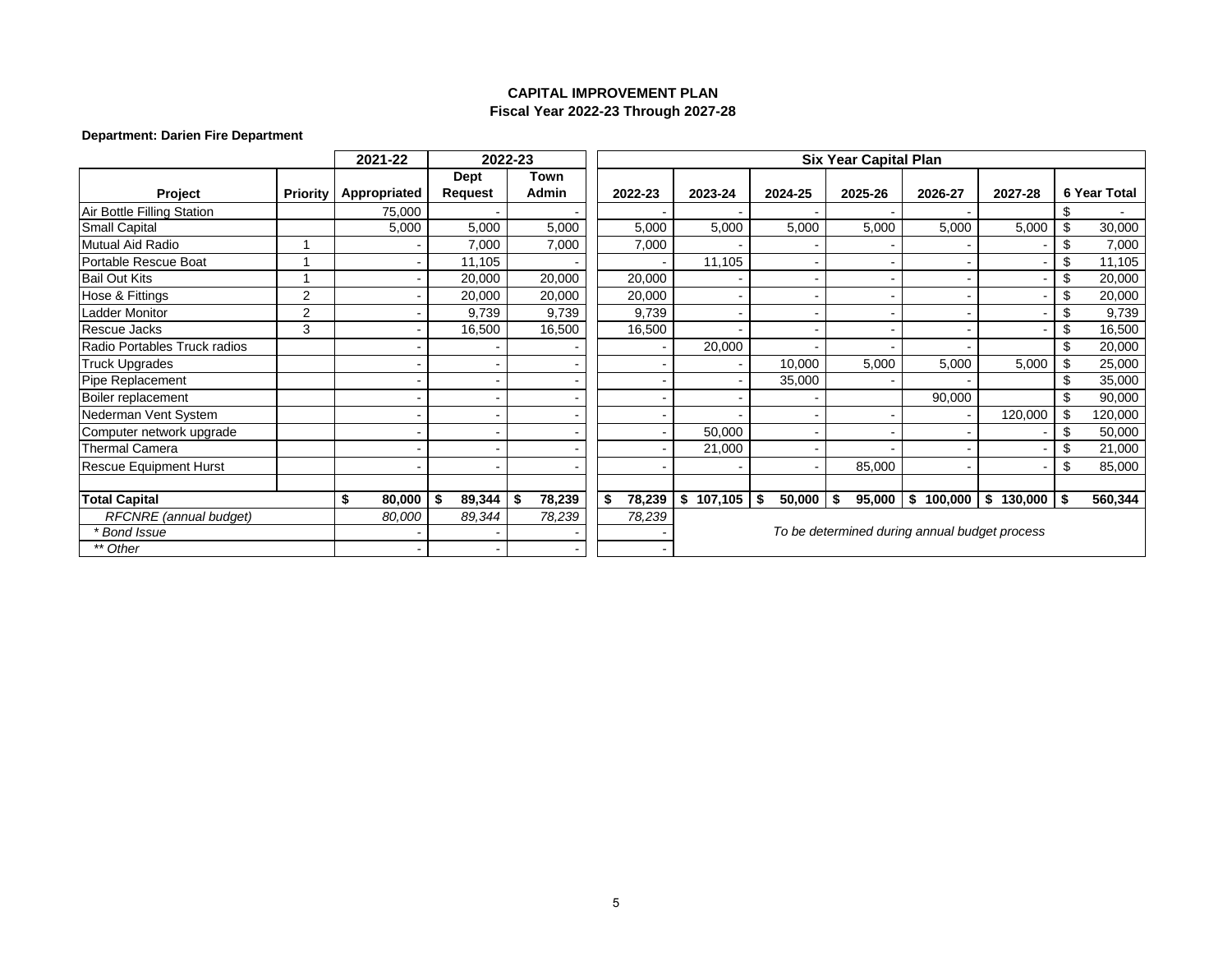## **Department: Noroton Fire Department**

|                                  |                 | 2021-22      |                | 2022-23       |        |         |         |                | <b>Six Year Capital Plan</b>                  |    |                |         |                     |
|----------------------------------|-----------------|--------------|----------------|---------------|--------|---------|---------|----------------|-----------------------------------------------|----|----------------|---------|---------------------|
|                                  |                 |              | <b>Dept</b>    | Town<br>Admin |        |         |         |                |                                               |    |                |         | <b>6 Year Total</b> |
| Project                          | <b>Priority</b> | Appropriated | <b>Request</b> |               |        | 2022-23 | 2023-24 | 2024-25        | 2025-26                                       |    | 2026-27        | 2027-29 |                     |
| Natural Gas Conversion *         |                 |              |                |               |        |         |         |                |                                               |    | $\blacksquare$ |         |                     |
| Diesel Exhaust Capture System    |                 |              |                |               |        |         |         | 14,000         |                                               |    | $\blacksquare$ |         | \$<br>14,000        |
| <b>Training Projector</b>        | $\overline{2}$  |              | 6,500          |               |        |         |         |                |                                               |    | $\blacksquare$ |         | \$                  |
| <b>Water Rescue Suits</b>        |                 |              | 5,600          |               | 5,600  | 5,600   |         |                | 6,000                                         |    | $\blacksquare$ |         | \$<br>11,600        |
| Replace Apparatus Tires          | $\overline{2}$  |              | 7,800          |               | 7,800  | 7,800   |         |                |                                               |    | $\blacksquare$ |         | \$<br>7,800         |
| <b>Bunk Room Conversion</b>      | $\overline{2}$  |              | 12,000         |               | 12,000 | 12,000  |         |                |                                               |    |                |         | \$<br>12,000        |
| Res-g-jack Vehicle Stabilization | $\overline{2}$  |              |                |               |        |         | 16,000  |                |                                               |    |                |         | \$<br>16,000        |
| Replace Apparatus Bay Floors     |                 | 45,000       |                |               |        |         |         |                |                                               |    |                |         |                     |
| <b>Small Capital</b>             |                 | 5,000        | 5,000          |               | 5,000  | 5,000   | 5,000   | 5,000          | 5,000                                         |    | 5,000          | 5,000   | \$<br>30,000        |
| Radio Replacement                |                 | 15,000       | 17,500         |               | 17,500 | 17,500  | 18,000  | 18,500         |                                               |    | $\blacksquare$ |         | 54,000              |
| <b>SCBA Replacement</b>          |                 | 32,000       | 40,000         |               | 40,000 | 40,000  | 41,200  |                |                                               |    | $\blacksquare$ |         | \$<br>81,200        |
|                                  |                 |              |                |               |        |         |         |                |                                               |    |                |         |                     |
| <b>Total Capital</b>             |                 | 97,000       | 94,400<br>-\$  | S             | 87,900 | 87,900  | 80,200  | 37,500<br>- \$ | \$<br>11,000                                  | S. | 5,000          | 5,000   | \$<br>226,600       |
| RFCNRE (annual budget)           |                 | 97,000       | 94,400         |               | 87,900 | 87,900  |         |                |                                               |    |                |         |                     |
| <b>Bond Issue</b>                |                 |              |                |               |        |         |         |                | To be determined during annual budget process |    |                |         |                     |
| ** Other                         |                 |              |                |               |        |         |         |                |                                               |    |                |         |                     |

\* Appropriation through separate bond authorization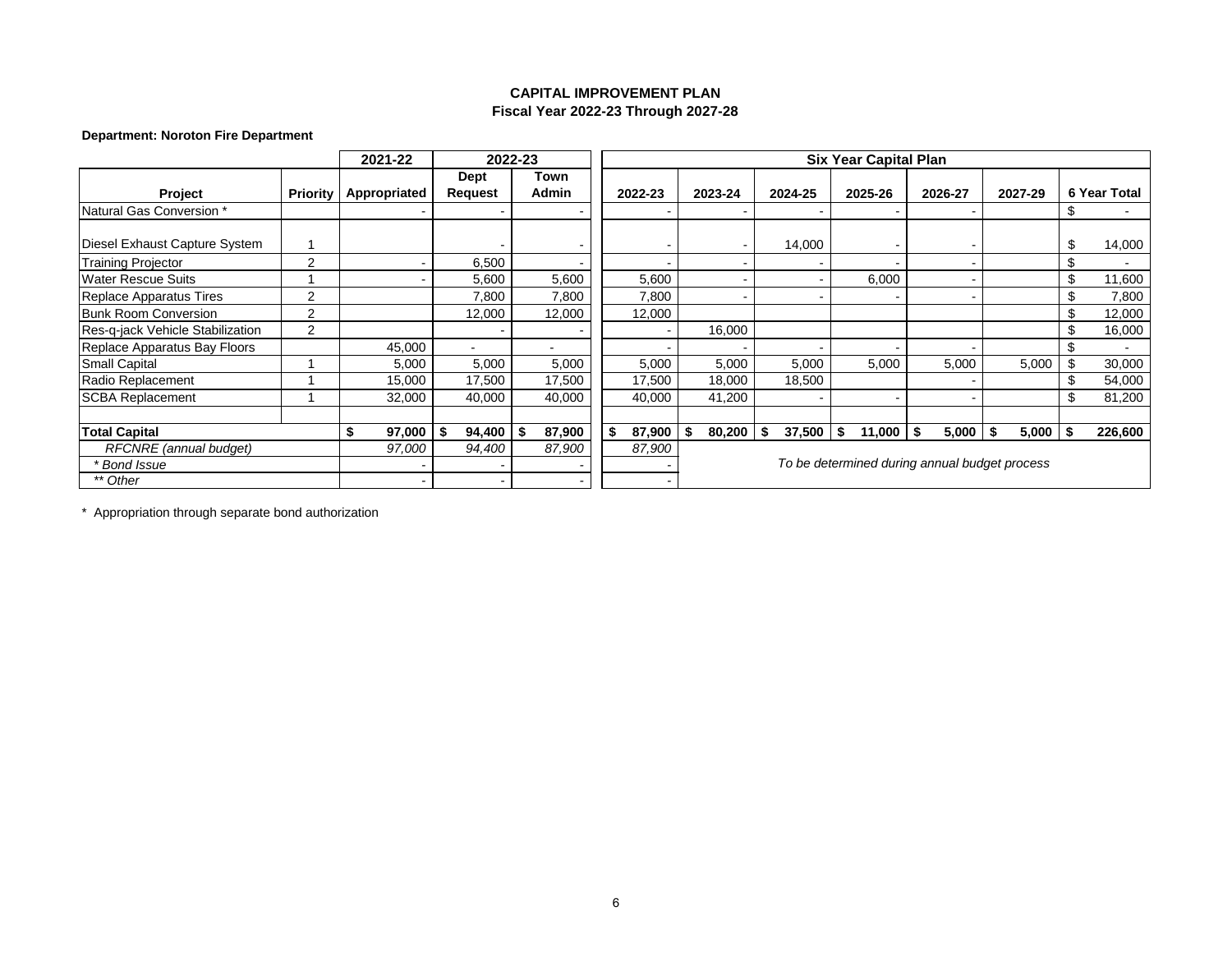### **Department: Noroton Heights Fire Department**

|                                            |                | 2021-22      |                          | 2022-23        |               |              |         | <b>Six Year Capital Plan</b>                  |              |             |      |              |
|--------------------------------------------|----------------|--------------|--------------------------|----------------|---------------|--------------|---------|-----------------------------------------------|--------------|-------------|------|--------------|
|                                            |                |              | <b>Dept</b>              | Town           |               |              |         |                                               |              |             |      |              |
| Project                                    | Priority       | Appropriated | <b>Request</b>           | Admin          | 2022-23       | 2023-24      | 2024-25 | 2025-26                                       | 2026-27      | 2027-28     |      | 6 Year Total |
| Joint and Mortar Repair                    | $\overline{2}$ |              | 13,000                   | 13,000         | 13,000        | 13,000       | 13,000  | 13,000                                        |              |             |      | 52,000       |
|                                            |                |              |                          |                |               |              |         |                                               |              |             |      |              |
| Remove and Replace Existing Retaining wall |                |              |                          |                |               | 94,000       |         |                                               |              |             |      | 94,000       |
| Engine 23 Radiator Service                 |                |              | 5,000                    | 5,000          | 5,000         |              |         |                                               |              |             |      | 5,000        |
| LED Changeover E23                         |                | 5,000        |                          |                |               |              |         |                                               |              |             |      |              |
| <b>Small Capital</b>                       |                | 5,000        | 5,000                    | 5,000          | 5,000         | 5,000        | 5,000   | 5,000                                         | 5,000        | 5,000       |      | 30,000       |
| Portable Radios & Chargers                 |                | 19,000       | 16,000                   | 16,000         | 16,000        | 16,000       | 9,000   | 9,000                                         |              |             |      | 50,000       |
| Self Contained Breathing Apparatus         |                | 51,000       | 51,000                   | 51,000         | 51,000        | 51,000       | 51,000  | 51,000                                        |              |             |      | 204,000      |
| Thermal Imaging Cameras                    |                | 8,000        |                          |                |               |              |         |                                               | 16,000       |             |      | 16,000       |
| <b>AED Replacement</b>                     |                |              | 11,000                   | 11,000         | 11,000        |              |         |                                               |              |             |      | 11,000       |
| <b>Attic Insulation</b>                    | 2              |              | 26,565                   | 26,565         | 26,565        |              |         |                                               |              |             |      | 26,565       |
| Apparatus Exhaust Filtration and Removal   |                |              | $\overline{\phantom{a}}$ |                |               | 31,909       |         |                                               |              |             |      | 31,909       |
| Paving                                     |                |              | $\overline{\phantom{a}}$ |                |               | 115,000      |         |                                               |              |             |      | 115,000      |
|                                            |                |              |                          |                |               |              |         |                                               |              |             |      |              |
| <b>Total Capital</b>                       |                | 88,000       | 127,565                  | 127,565<br>-56 | 127,565<br>\$ | $325,909$ \$ | 78,000  | -\$<br>78,000                                 | \$<br>21,000 | \$<br>5,000 | l \$ | 635,474      |
| <b>RFCNRE</b> (annual budget)              |                | 88,000       | 127,565                  | 127,565        | 127,565       |              |         |                                               |              |             |      |              |
| * Bond Issue                               |                |              |                          |                |               |              |         | To be determined during annual budget process |              |             |      |              |
| ** Other                                   |                |              |                          |                |               |              |         |                                               |              |             |      |              |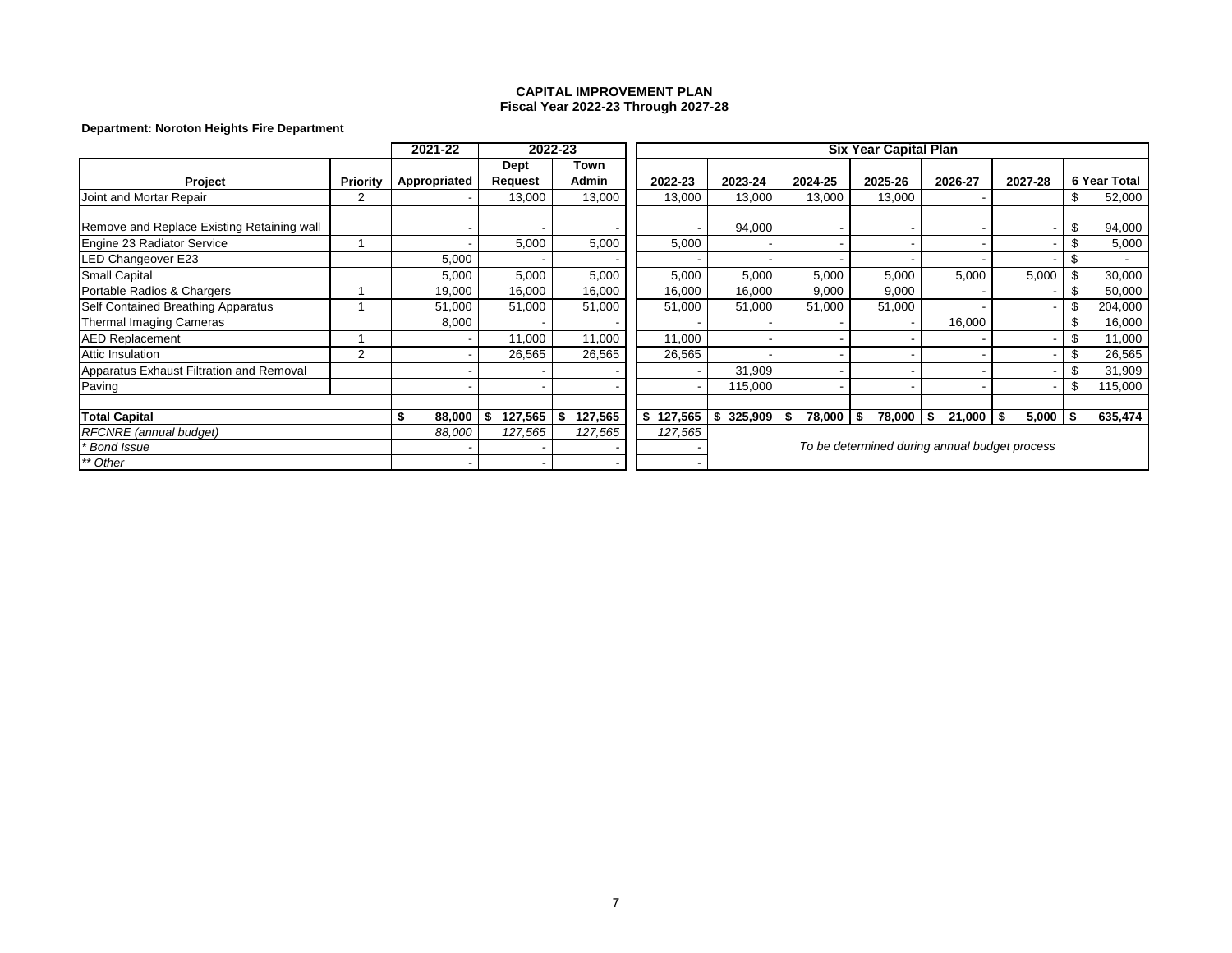#### **Department: Fire Commission**

|                                      |                 | 2021-22       |             | 2022-23           |             |               |         | <b>Six Year Capital Plan</b> |                                               |         |      |              |
|--------------------------------------|-----------------|---------------|-------------|-------------------|-------------|---------------|---------|------------------------------|-----------------------------------------------|---------|------|--------------|
|                                      |                 |               | <b>Dept</b> |                   |             |               |         |                              |                                               |         |      |              |
| <b>Project</b>                       | <b>Priority</b> | Appropriated  | Request     | <b>Town Admin</b> | 2022-23     | 2023-24       | 2024-25 | 2025-26                      | 2026-27                                       | 2027-28 |      | 6 Year Total |
| Replace Engine 23 *                  |                 |               | 861,400     | 861,400           | 861,400     |               |         |                              |                                               |         |      | 861,400      |
| Replace Engine 32 *                  |                 |               | 861,400     | 861,400           | 861,400     |               |         |                              |                                               |         | - \$ | 861,400      |
| Replace Rescue 44 *                  |                 |               | 919,200     | 919,200           | 919,200     |               |         |                              |                                               |         | - 35 | 919,200      |
| Replace Tanker 45                    |                 |               |             |                   |             |               | 815,100 |                              |                                               |         |      | 815,100      |
| Replace Engine 41                    |                 |               |             |                   |             |               |         | 922,900                      |                                               |         | - \$ | 922,900      |
| Replace Engine 42                    |                 |               |             |                   |             |               |         | 922,900                      |                                               |         |      | 922,900      |
| Upgrade Traffic Pre-emption System   |                 | 300.000       |             |                   |             |               |         |                              |                                               |         | \$   |              |
| <b>Extend Concrete Pad</b>           |                 | 30,000        |             |                   |             |               |         |                              |                                               |         | \$   |              |
| Classroom at Training Ground         | 3               |               | 120,000     |                   |             | 120,000       |         |                              |                                               |         | \$   | 120,000      |
| Digital Fire Training System         |                 |               |             |                   |             |               | 22,000  |                              |                                               |         |      | 22,000       |
| Pressure Vessel & Split Pipe Flange  |                 |               |             |                   |             |               |         |                              |                                               |         |      |              |
| training prop                        |                 |               |             |                   |             |               | 10,000  |                              |                                               |         | \$.  | 10,000       |
| <b>Extend Water Main and Hydrant</b> | 1               |               | 40,000      | 40,000            | 40,000      |               |         |                              |                                               |         |      | 40,000       |
| Catch basin Upgrades                 | $\overline{2}$  |               | 20,000      | 20,000            | 20,000      |               |         |                              |                                               |         |      | 20,000       |
| Pave Parking Lot                     |                 |               | 140,000     |                   |             | 140,000       |         |                              |                                               |         | ß.   | 140,000      |
| Insulation Panels for Smoke Building |                 |               |             |                   |             |               |         | 60,000                       |                                               |         |      | 60,000       |
| Propane and stand pipe               |                 |               |             |                   |             |               |         |                              | 85,000                                        |         |      | 85,000       |
|                                      |                 |               |             |                   |             |               |         |                              |                                               |         |      |              |
|                                      |                 |               |             |                   |             |               |         |                              |                                               |         |      |              |
| <b>Total Capital</b>                 |                 | \$<br>330,000 | \$2,962,000 | \$2,702,000       | \$2,702,000 | \$<br>260,000 | - \$    | 847,100 \$1,905,800          | -\$<br>85,000                                 | \$      | s.   | 5,799,900    |
| RFCNRE (annual budget)               |                 | 330,000       | 2,962,000   | 60,000            | 60,000      |               |         |                              |                                               |         |      |              |
| <b>Bond Issue</b>                    |                 |               |             | 2,642,000         | 2,642,000   |               |         |                              | To be determined during annual budget process |         |      |              |
| ** Other                             |                 |               |             |                   |             |               |         |                              |                                               |         |      |              |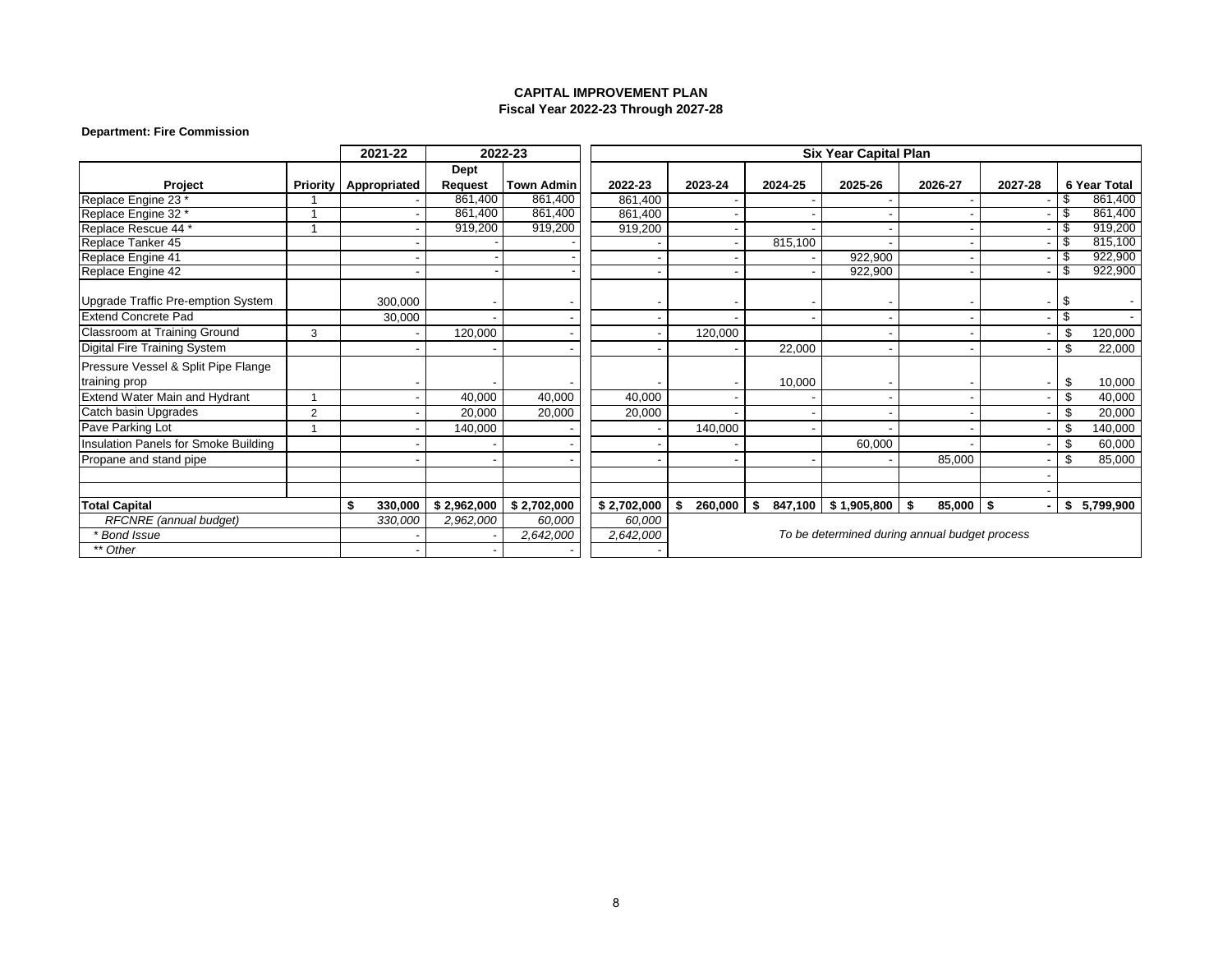## **Department: Fire Marshal**

|                        |                 | 2021-22                  |                | 2022-23 |         |                                               |         | <b>Six Year Capital Plan</b> |         |                          |  |              |  |  |  |  |
|------------------------|-----------------|--------------------------|----------------|---------|---------|-----------------------------------------------|---------|------------------------------|---------|--------------------------|--|--------------|--|--|--|--|
|                        |                 |                          | Dept           | Town    |         |                                               |         |                              |         |                          |  |              |  |  |  |  |
| Project                | <b>Priority</b> | Appropriated             | <b>Request</b> | Admin   | 2022-23 | 2023-24                                       | 2024-25 | 2025-26                      | 2026-27 | 2027-28                  |  | 6 Year Total |  |  |  |  |
| Radio Replacement      |                 | 9,000                    | 13,000         | 13,000  | 13.000  | 13,500                                        |         | 14.500                       |         | $\overline{\phantom{a}}$ |  | 41,000       |  |  |  |  |
| Vehicle Replacement    |                 | 30,500                   | 62,000         | 62,000  | 62.000  | 72,000                                        |         | 75,000                       |         | $\,$ $\,$                |  | 209,000      |  |  |  |  |
| Used Vehicle Fit up    |                 |                          | 8,000          | 8,000   | 8,000   |                                               |         |                              |         | $\overline{\phantom{0}}$ |  | 8,000        |  |  |  |  |
| Small Capital          |                 |                          | .800           | 1,800   | .800    | .825                                          | 1,850   | 500                          | 550     | .900                     |  | 8,425        |  |  |  |  |
| <b>Total Capital</b>   |                 | 39,500                   | 84,800         | 84,800  | 84,800  | 87,325                                        | 1,850   | 90,000                       | 550     | 1,900                    |  | 266,425      |  |  |  |  |
| RFCNRE (annual budget) |                 | 39,500                   | 84,800         | 84,800  | 84,800  |                                               |         |                              |         |                          |  |              |  |  |  |  |
| * Bond Issue           |                 |                          |                |         |         | To be determined during annual budget process |         |                              |         |                          |  |              |  |  |  |  |
| ** Other               |                 | $\overline{\phantom{a}}$ | -              |         |         |                                               |         |                              |         |                          |  |              |  |  |  |  |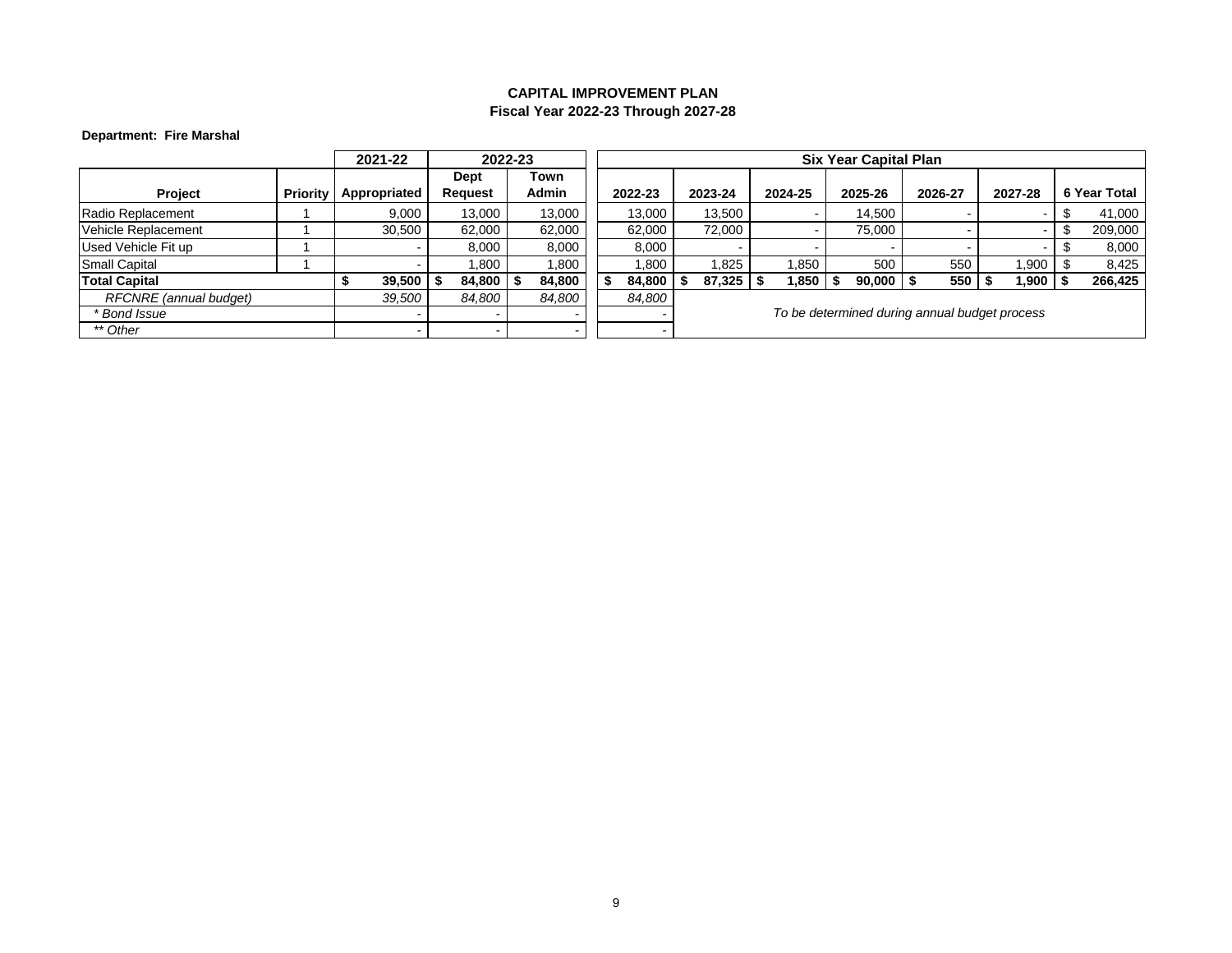## **Department: Emergency Management**

|                              |   | 2021-22                      |                          | 2022-23              |                                               |              |         |         | <b>Six Year Capital Plan</b> |         |                |              |  |
|------------------------------|---|------------------------------|--------------------------|----------------------|-----------------------------------------------|--------------|---------|---------|------------------------------|---------|----------------|--------------|--|
| Project                      |   | <b>Priority Appropriated</b> | Dept<br><b>Request</b>   | Town<br><b>Admin</b> |                                               | 2022-23      | 2023-24 | 2024-25 | 2025-26                      | 2026-27 | 2027-28        | 6 Year Total |  |
|                              |   |                              |                          |                      |                                               |              |         |         |                              |         |                |              |  |
| Unmanned Aerial System-Drone | 3 |                              | 28.000                   |                      |                                               |              |         |         |                              |         |                |              |  |
| Radio Replacement-EOL        |   |                              | 120,000                  | 120,000              |                                               | 120,000      |         |         |                              |         | 1,000,000      | 1,120,000    |  |
|                              |   |                              |                          |                      |                                               |              |         |         |                              |         |                |              |  |
| <b>Total Capital</b>         |   |                              | $148,000$ \ \$           | 120,000              |                                               | $120,000$ \$ |         |         |                              |         | 1,000,000<br>ъ | 120,000      |  |
| RFCNRE (annual budget)       |   |                              | 148,000                  | 120,000              |                                               | 120,000      |         |         |                              |         |                |              |  |
| * Bond Issue                 |   |                              | $\overline{\phantom{0}}$ |                      | To be determined during annual budget process |              |         |         |                              |         |                |              |  |
| ** Other                     |   |                              | $\,$                     |                      |                                               |              |         |         |                              |         |                |              |  |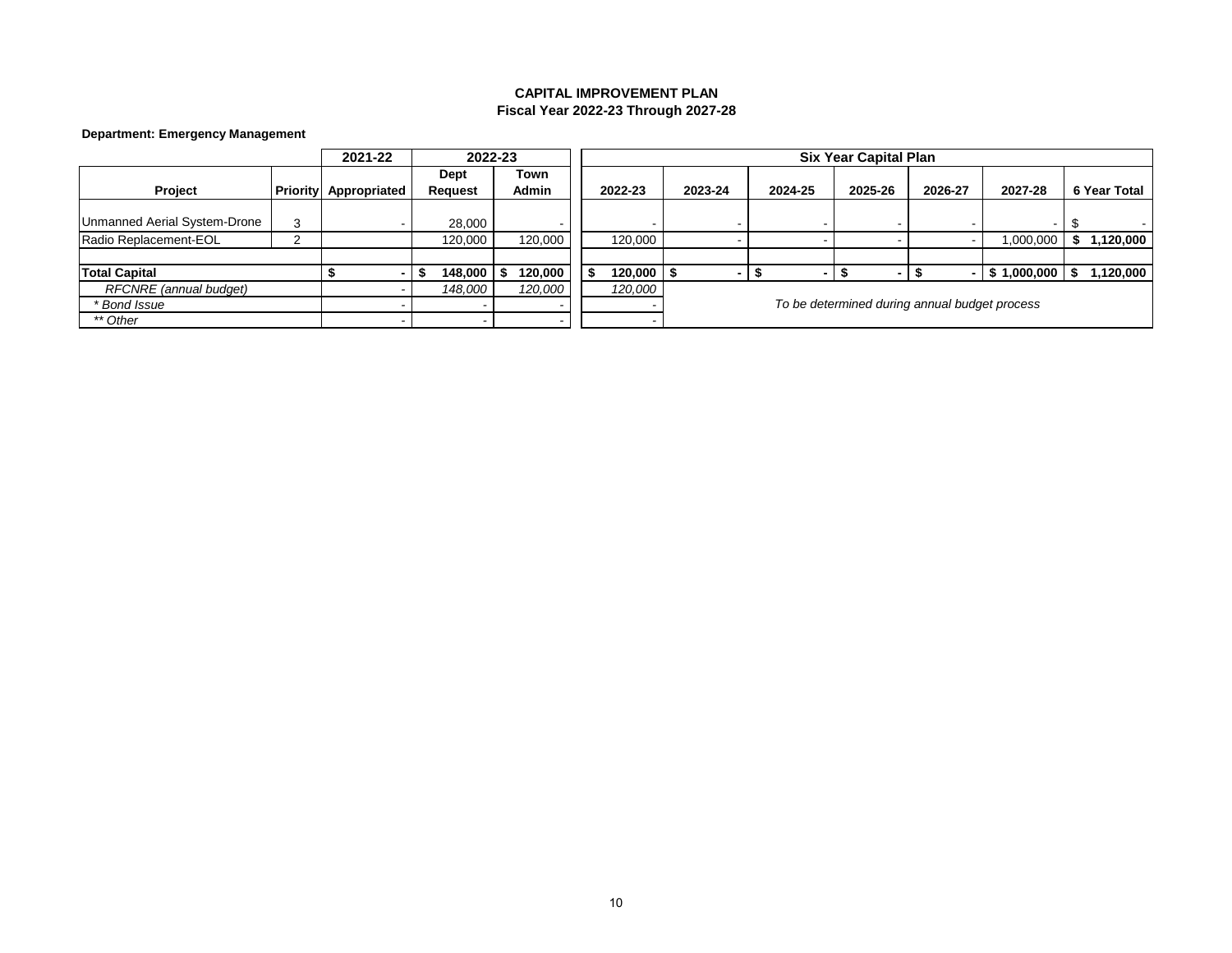## **Department: Emergency Medical Services**

|                            |                 |  | 2021-22      |  | 2022-23                  |  |              |                                               |  |         |  |         |  |         |  | <b>Six Year Capital Plan</b> |         |         |  |              |
|----------------------------|-----------------|--|--------------|--|--------------------------|--|--------------|-----------------------------------------------|--|---------|--|---------|--|---------|--|------------------------------|---------|---------|--|--------------|
|                            |                 |  |              |  | Dept                     |  | Town         |                                               |  |         |  |         |  |         |  |                              |         |         |  |              |
| Project                    | <b>Priority</b> |  | Appropriated |  | <b>Request</b>           |  | <b>Admin</b> |                                               |  | 2022-23 |  | 2023-24 |  | 2024-25 |  | 2025-26                      | 2026-27 | 2027-28 |  | 6 Year Total |
| Paramedic Response Vehicle |                 |  |              |  |                          |  |              |                                               |  |         |  | 70.000  |  |         |  |                              |         |         |  | 70,000       |
|                            |                 |  |              |  |                          |  |              |                                               |  |         |  |         |  |         |  |                              |         |         |  |              |
| <b>Total Capital</b>       |                 |  |              |  | -                        |  |              |                                               |  |         |  | 70,000  |  |         |  |                              |         |         |  | 70,000       |
| RFCNRE (annual budget)     |                 |  |              |  |                          |  |              |                                               |  |         |  |         |  |         |  |                              |         |         |  |              |
| * Bond Issue               |                 |  |              |  |                          |  |              | To be determined during annual budget process |  |         |  |         |  |         |  |                              |         |         |  |              |
| ** Other                   |                 |  |              |  | $\overline{\phantom{a}}$ |  |              |                                               |  |         |  |         |  |         |  |                              |         |         |  |              |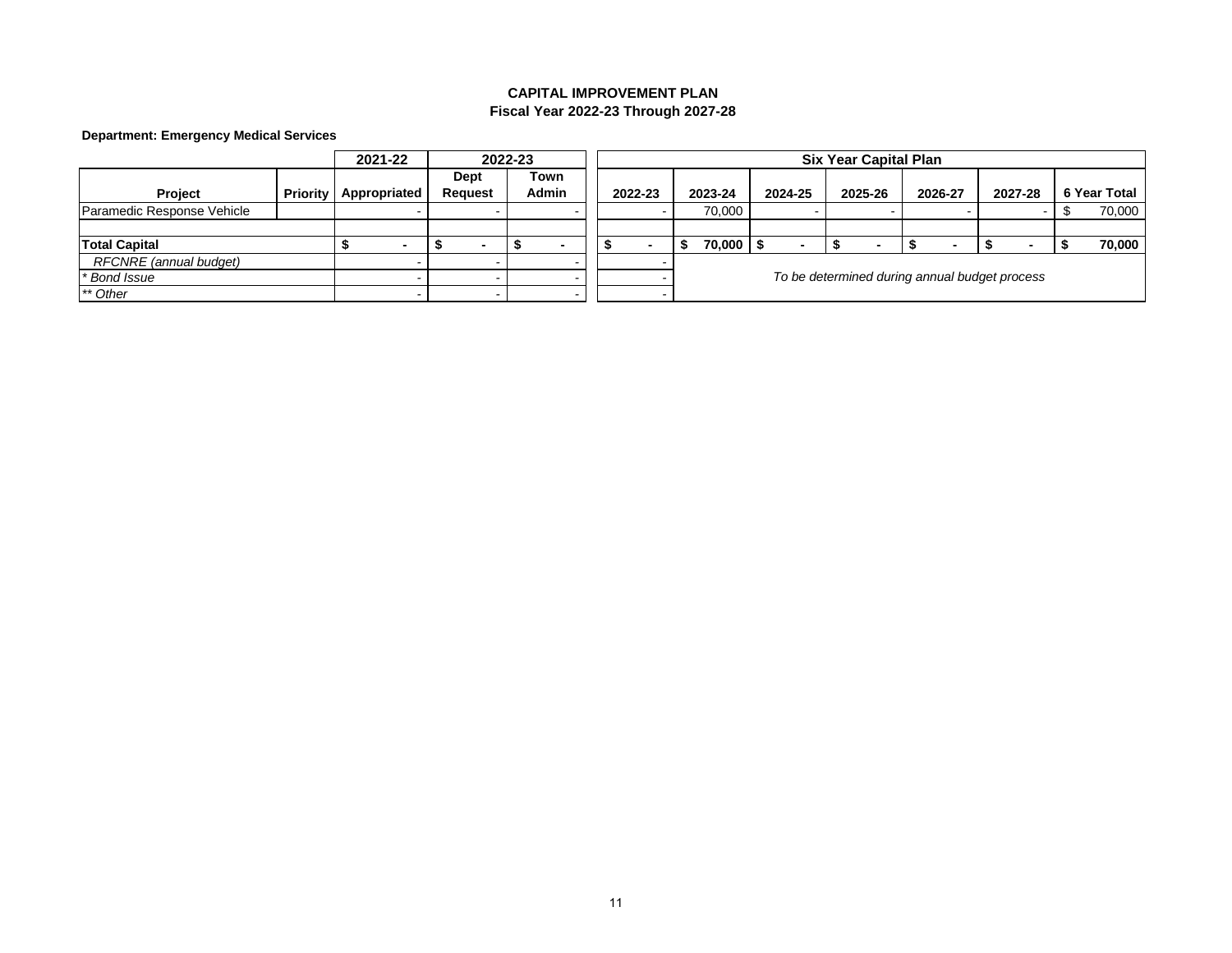# **Department: Health Department**

|                               |          | 2021-22 |   |                | 2022-23 |                          |         |                                               |         |  |         |  | <b>Six Year Capital Plan</b> |  |         |         |  |              |
|-------------------------------|----------|---------|---|----------------|---------|--------------------------|---------|-----------------------------------------------|---------|--|---------|--|------------------------------|--|---------|---------|--|--------------|
|                               |          |         |   | Dept           |         | Town                     |         |                                               |         |  |         |  |                              |  |         |         |  |              |
| Project                       | Priority | Adopted |   | <b>Request</b> |         | <b>Admin</b>             | 2022-23 |                                               | 2023-24 |  | 2024-25 |  | 2025-26                      |  | 2026-27 | 2027-28 |  | 6 Year Total |
| <b>Information Technology</b> |          |         |   |                |         |                          |         |                                               |         |  |         |  |                              |  |         |         |  |              |
| Implement Payment Portal      |          |         |   |                | 19.960  | 19,960                   | 19.960  |                                               |         |  |         |  |                              |  |         |         |  | 19,960       |
|                               |          |         |   |                |         |                          |         |                                               |         |  |         |  |                              |  |         |         |  |              |
| <b>Total Capital</b>          |          |         | - |                | 19,960  | 19.960                   | 19.960  |                                               |         |  |         |  |                              |  |         |         |  | 19,960       |
| RFCNRE (annual budget)        |          |         |   |                | 19.960  | 19,960                   | 19,960  |                                               |         |  |         |  |                              |  |         |         |  |              |
| * Bond Issue                  |          |         |   |                |         |                          |         | To be determined during annual budget process |         |  |         |  |                              |  |         |         |  |              |
| ** Other                      |          |         |   |                |         | $\overline{\phantom{a}}$ |         |                                               |         |  |         |  |                              |  |         |         |  |              |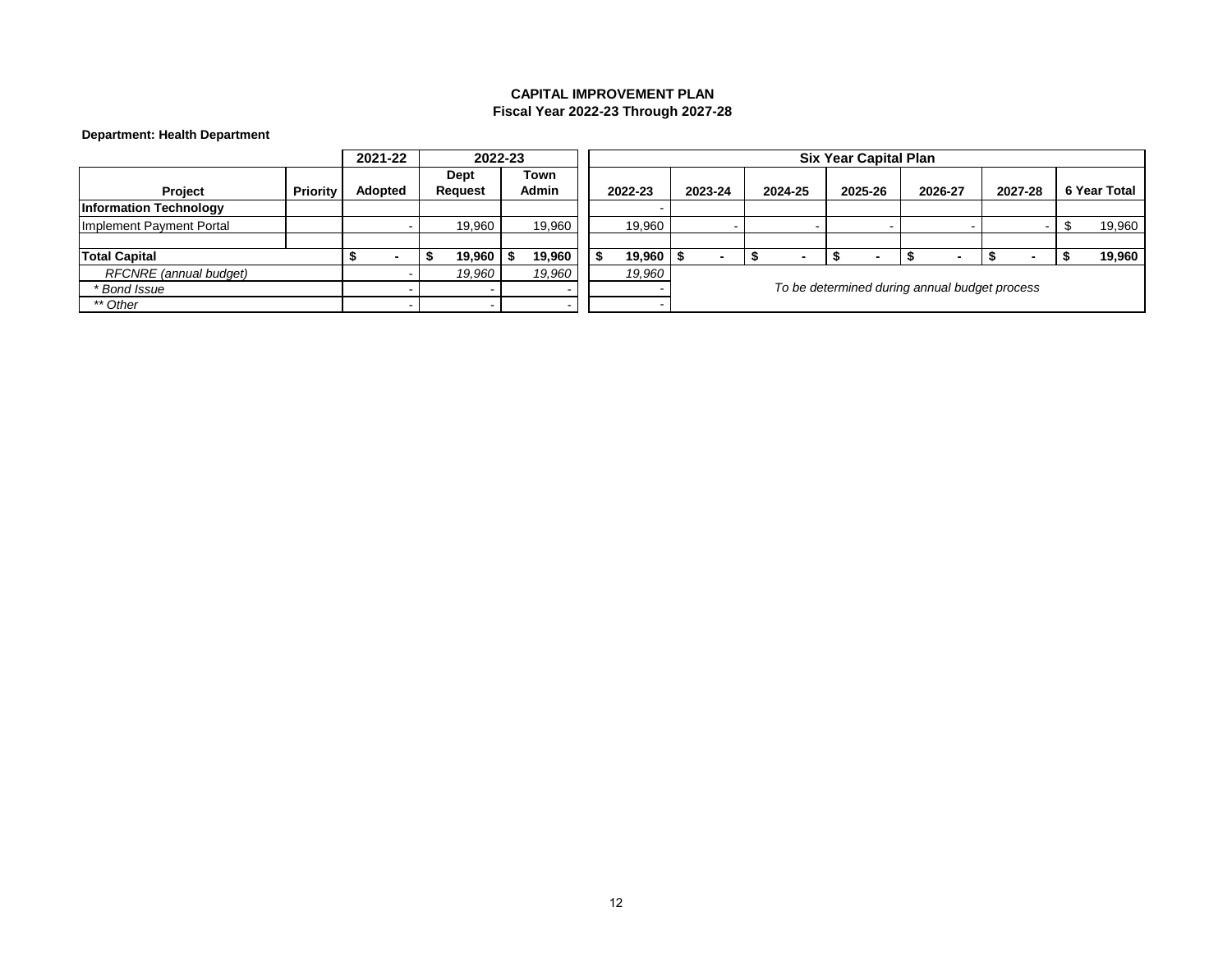| <b>CAPITAL IMPROVEMENT PLAN</b>                    |                |                    |                          |                          |                          |                          |                           |                              |                                               |                          |                         |
|----------------------------------------------------|----------------|--------------------|--------------------------|--------------------------|--------------------------|--------------------------|---------------------------|------------------------------|-----------------------------------------------|--------------------------|-------------------------|
| Fiscal Year 2022-23 Through 2027-28                |                |                    |                          |                          |                          |                          |                           |                              |                                               |                          |                         |
| Department: Public Works - General Fund            |                |                    |                          |                          |                          |                          |                           |                              |                                               |                          |                         |
|                                                    |                | 2022-23<br>2021-22 |                          |                          |                          |                          |                           | <b>Six Year Capital Plan</b> |                                               |                          |                         |
|                                                    |                |                    | Dept                     |                          |                          |                          |                           |                              |                                               |                          |                         |
| Project                                            | Priority       | Appropriated       | Request                  | <b>Town Admin</b>        | 2022-23                  | 2023-24                  | 2024-25                   | 2025-26                      | 2026-27                                       | 2027-28                  | 6 Year Total            |
| <b>Replace Freightliner Truck</b>                  | $\mathbf{1}$   |                    | 225,000                  | 225,000                  | 225,000                  |                          |                           |                              |                                               | $\overline{\phantom{a}}$ | \$<br>225.000           |
| <b>Replace Sweeper</b>                             |                |                    |                          |                          |                          | 280,000                  |                           |                              |                                               |                          | \$<br>280,000           |
| Replace Large Dump Truck                           |                |                    | $\sim$                   | $\sim$                   | $\overline{a}$           | $\overline{\phantom{a}}$ | 198.000                   |                              |                                               | $\sim$                   | \$<br>198.000           |
| Replace Loader                                     |                |                    |                          | $\sim$                   |                          |                          |                           | 199,500                      |                                               | $\overline{\phantom{a}}$ | \$<br>199,500           |
| Replace Ford F550 (2012)                           |                |                    |                          | $\sim$                   |                          | $\sim$                   |                           | $\mathbf{r}$                 | 95,000                                        | $\sim$                   | \$<br>95,000            |
| Replace Tractor/Mower                              |                |                    |                          |                          |                          |                          |                           |                              |                                               | 90,000                   | 90,000<br>\$            |
| <b>New Sidewalks</b>                               | $\mathbf{1}$   | $\mathbf{r}$       | 120,000                  | 120,000                  | 120,000                  | $\sim$                   | 140,000                   |                              |                                               |                          | \$<br>260,000           |
| Sidewalk Rehabilitation *                          | $\mathbf{1}$   | 750,000            | 750,000                  | 750,000                  | 750,000                  | 750,000                  | 500,000                   | 500,000                      | 150,000                                       | 100,000                  | \$2,750,000             |
| Paving Townwide                                    | $\mathbf{1}$   | 1,200,000          | 1,200,000                | 1,200,000                | 1,200,000                | 1,000,000                | 1,020,000                 | 1,040,400                    | 1,061,208                                     | 1,082,432                | \$ 6,404,040            |
| TH-Gymnasium Upgrades                              | $\overline{2}$ | 75,000             | 50,000                   | 50,000                   | 50,000                   | 50,000                   |                           |                              |                                               |                          | \$<br>100,000           |
| EMS Bldg - #701 BPR (Building Repairs)             | $\mathbf 2$    |                    | 75,000                   | 75,000                   | 75,000                   |                          |                           | $\overline{\phantom{a}}$     |                                               | $\blacksquare$           | \$<br>75,000            |
| Resurface Post 53 Lot                              | $\overline{2}$ |                    | 60,000                   |                          |                          | 60,000                   |                           | $\overline{a}$               |                                               | $\sim$                   | \$<br>60,000            |
| TH-Conf Room Remodel (206)                         | $\overline{2}$ | $\mathbf{r}$       | 15,000                   |                          |                          | 15,000                   |                           | $\mathbf{r}$                 |                                               | $\blacksquare$           | \$<br>15,000            |
| TH-Gym Floor Resurface/Replace                     | $\overline{2}$ |                    | 5,000                    | 5,000                    | 5,000                    |                          | 5,000                     |                              | 5,000                                         | $\blacksquare$           | \$<br>15,000            |
| TS Drive/Curb Replacement                          | 3              | $\sim$             | 100,000                  | 100,000                  | 100,000                  | $\sim$                   | 150,000                   | $\overline{\phantom{a}}$     |                                               | $\sim$                   | \$<br>250,000           |
| Tree Replacement Program                           | 3              | 5,000              | 5,000                    | 5,000                    | 5,000                    | 5,000                    | 5,000                     | 5,000                        | 5,000                                         | 5,000                    | \$<br>30,000            |
| Small Capital                                      |                | 5,000              | 5,000                    | 5,000                    | 5,000                    | 5,000                    | 5,000                     | 5,000                        | 5,000                                         | 5,000                    | \$<br>30.000            |
| Sidewalks-Commercials                              |                |                    |                          |                          |                          |                          | 140,000                   |                              |                                               | $\sim$                   | \$<br>140,000           |
| Heights Rd Drainage Upgrades                       |                | $\sim$             | $\overline{a}$           | $\sim$                   | $\overline{a}$           | 150,000                  |                           | $\overline{a}$               |                                               | $\blacksquare$           | \$<br>150,000           |
| Bridge-Renshaw Rd Replace                          |                |                    | ÷,                       | $\overline{\phantom{a}}$ |                          |                          |                           | 10,000                       | 130,000                                       | $\overline{\phantom{a}}$ | \$<br>140,000           |
| <b>Bridge-Prospect Ave Repairs</b>                 |                |                    | $\overline{a}$           | $\sim$                   | $\overline{\phantom{a}}$ | 7,000                    | 40,000                    |                              |                                               | $\overline{\phantom{a}}$ | \$<br>47,000            |
| <b>Bridge-Hanson Rd Repairs</b>                    |                |                    | $\sim$                   | $\overline{\phantom{a}}$ |                          |                          | 16,000                    | 36,000                       |                                               | $\overline{\phantom{a}}$ | \$<br>52,000            |
| <b>Bridge-Middlesex Rd Repairs</b>                 |                |                    | $\sim$                   | $\overline{\phantom{a}}$ |                          | $\overline{\phantom{a}}$ |                           | 8,000                        | 80,000                                        | $\omega$                 | $\mathfrak s$<br>88.000 |
| Ring's End Rd Bridge Repair                        |                |                    | ÷.                       | $\overline{\phantom{a}}$ |                          | 250,000                  |                           | $\sim$                       |                                               | $\overline{\phantom{a}}$ | \$<br>250,000           |
| OKHS Bridge Repair                                 |                |                    | $\overline{a}$           | $\overline{\phantom{a}}$ | $\sim$                   |                          | 60,000                    | $\mathbf{u}$                 |                                               | $\blacksquare$           | \$<br>60.000            |
| Holly Pond Dam Repair                              |                |                    | ÷,                       | $\overline{\phantom{a}}$ | $\sim$                   | 100,000                  |                           | $\sim$                       |                                               | $\overline{\phantom{a}}$ | \$<br>100,000           |
| Repair Salt Damage to Dome                         |                |                    | $\sim$                   | $\overline{\phantom{a}}$ | $\sim$                   | 60,000                   |                           | $\blacksquare$               | ÷,                                            | $\overline{\phantom{a}}$ | \$<br>60,000            |
| Replace TS Compactors                              |                |                    |                          | $\sim$                   |                          | 240,000                  |                           | $\overline{\phantom{a}}$     |                                               | $\overline{\phantom{a}}$ | \$<br>240.000           |
| TS Fence Repair/Replacement                        |                |                    | $\sim$                   | $\overline{\phantom{a}}$ | $\sim$                   | 50,000                   |                           | $\overline{\phantom{a}}$     | ٠.                                            | $\overline{\phantom{a}}$ | \$<br>50,000            |
| TH-Replace Rooftop HVAC Units                      |                |                    | ÷.                       | $\overline{a}$           |                          | 75,000                   | 75,000                    | $\overline{\phantom{a}}$     |                                               | $\sim$                   | \$<br>150,000           |
| TH-Small Gym Roof Replace                          |                |                    | ÷.                       | $\sim$                   | $\overline{a}$           | 36.000                   |                           |                              |                                               | $\blacksquare$           | \$<br>36.000            |
| TH-Bathroom Plumbing Upgrades                      |                |                    | $\overline{\phantom{a}}$ | $\overline{\phantom{a}}$ |                          |                          |                           | 20,000                       |                                               | $\overline{\phantom{a}}$ | \$<br>20,000            |
| TH-Electric Panel Upgrades                         |                |                    | $\sim$                   | $\overline{\phantom{a}}$ | $\sim$                   | 10,000                   |                           | $\mathbf{r}$                 | $\sim$                                        | $\blacksquare$           | \$<br>10,000            |
| TH-Gym Entrance Bridge Repair                      |                |                    | ÷.                       | $\sim$                   |                          |                          | 30.000                    | $\overline{a}$               |                                               | $\sim$                   | \$<br>30.000            |
| TH-Front Grass Slope Landscaping                   |                |                    | ÷.                       | $\overline{\phantom{a}}$ | $\overline{a}$           | 8,000                    |                           | $\overline{a}$               |                                               | $\overline{\phantom{a}}$ | \$<br>8,000             |
|                                                    |                |                    |                          |                          |                          |                          |                           |                              |                                               |                          |                         |
| <b>Total Capital</b>                               |                | 2,035,000<br>\$    | \$2.610.000              | 2,535,000<br>\$          | \$2,535,000              |                          | $$3,151,000$ $$2,384,000$ | \$1.823.900                  | $$1.531.208 \mid $1.282.432$$                 |                          | \$12.707.540            |
| RFCNRE (annual budget)                             |                | 1,285,000          | 2,610,000                | 2,535,000                | 2,535,000                |                          |                           |                              |                                               |                          |                         |
| * Bond Issue                                       |                | 750,000            |                          |                          |                          |                          |                           |                              | To be determined during annual budget process |                          |                         |
| ** Other                                           |                |                    |                          |                          |                          |                          |                           |                              |                                               |                          |                         |
|                                                    |                |                    |                          |                          |                          |                          |                           |                              |                                               |                          |                         |
| Appropriation through separate bond authorization  |                |                    |                          |                          |                          |                          |                           |                              |                                               |                          |                         |
| ** Funded through transfer from RFCNRE BOF Reserve |                |                    |                          |                          |                          |                          |                           |                              |                                               |                          |                         |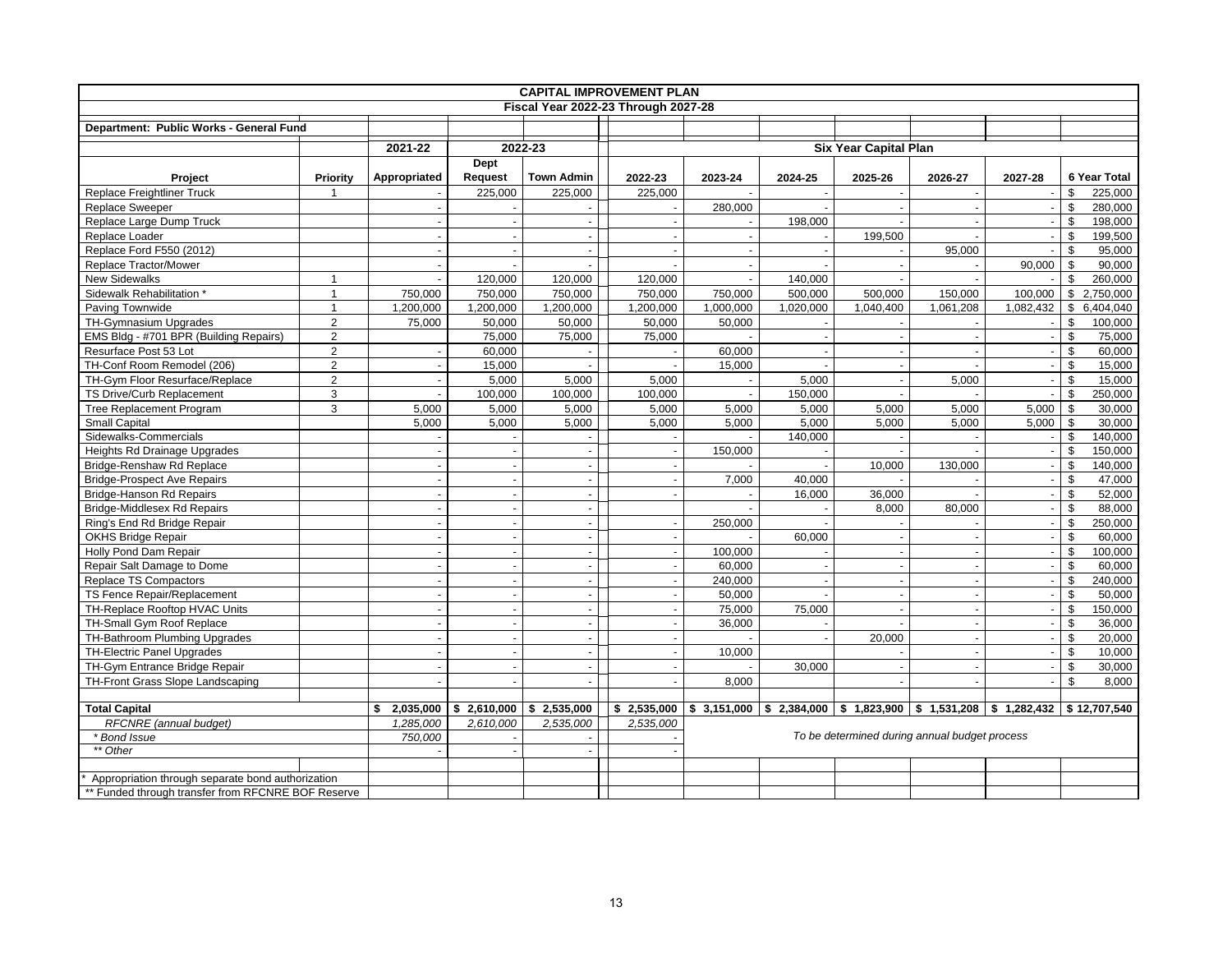### **Department: Parks & Recreation**

| <b>Dept</b><br><b>Town Admin</b><br>2025-26<br><b>6 Year Total</b><br>Project<br><b>Priority</b><br>Appropriated<br>Request<br>2022-23<br>2023-24<br>2024-25<br>2026-27<br>2027-28<br><b>Cherry Lawn</b><br>Tennis Court Resurface<br>100,000<br>100,000<br>250,000<br>100,000<br>\$<br>100,000<br>$\mathbf{1}$<br>\$<br>Gazebo Roof<br>15,000<br>Replace 5-12 & 2-5 Playground<br>500,000<br>\$<br>500,000<br><b>Bathhouse Renovation</b><br>10,000<br>\$<br>10,000<br>$\sim$<br>\$<br>50,000<br>50,000<br>Repairs to Spillway<br>\$<br>Dredge Pond<br>72,000<br>72,000<br><b>McGuane Park</b><br>Playground Replacement<br>175,000<br>175,000<br>175,000<br>175,000<br>$\overline{\mathbf{1}}$<br>\$<br><b>Woodland Park</b><br>$\overline{2}$<br><b>Parking Repairs</b><br>17,500<br>17,500<br>\$<br>17,500<br><b>Tilley Pond Park</b><br>Dredge Pond and Widen and<br>Repave Main Path<br>82,000<br>\$<br>\$<br>Tree Replacement at Tilley Pond<br>5,000<br>$\overline{\phantom{a}}$<br>$\overline{\phantom{a}}$<br><b>Stone Hut Repairs</b><br>40,000<br>\$<br>40,000<br>$\blacksquare$<br>$\overline{\phantom{a}}$<br>Dredge Large Pond<br>\$<br>100,000<br>100,000<br>$\overline{\phantom{a}}$<br>$\overline{a}$<br><b>Baker Park</b><br><b>Install Irrigation Valve</b><br>$\overline{2}$<br>10,000<br>10,000<br>10.000<br>\$<br>10,000<br><b>Install Swing Set</b><br>3<br>11,000<br>\$.<br>Replace 5-12 Playground<br>150,000<br>\$<br>150,000<br>$\blacksquare$<br>Baker Park-Sitework & Drainage<br>50,000<br>\$<br>50,000<br>$\overline{a}$<br><b>Holohan Field</b><br>Install Irrigation Valve<br>10,000<br>\$<br>10,000<br><b>Weed Beach</b><br>66,000<br>\$<br>Weed Beach Tennis Court repaint<br>1,900,000<br>Meadow & Trail *<br>1,900,000<br>1,900,000<br>1,900,000<br>\$<br>1<br>One New Paddle Court<br>155,000<br>\$<br>155,000<br>$\sim$<br>40,000<br><b>Replace Gatehouse</b><br>\$<br>40,000<br>28,000<br>\$<br>28,000<br><b>Security Cameras</b><br>Paint Ext Paddle Hut & Bathhouse<br>15,000<br>15,000<br>15,000<br>\$<br>$\mathbf{1}$<br>$\overline{\phantom{a}}$<br>$\overline{2}$<br>Install Ductless AC in Concession<br>15,000<br>15,000<br>15,000<br>\$<br>15,000<br><b>Pear Tree Beach</b><br>\$3,500,000<br>Pear Tree Improvement Project<br>3,500,000<br><b>Park &amp; Rec Equipment</b><br>Toro Groundmaster 7200<br>27,000<br>31,000<br>\$<br>31,000<br>Small Capital<br>\$<br>30,000<br>5,000<br>5,000<br>5,000<br>5,000<br>5,000<br>5,000<br>5,000<br>5,000<br>5,000<br>Replace Six AED's<br>5,000<br>\$<br>5,000<br>\$<br>Toro5900 D Large mower<br>75,000<br>75,000<br>87,000<br>Replacement Loader<br>87,000<br>\$<br>Replace 550 Hook Truck<br>100,000<br>\$<br>100,000<br>$\overline{\phantom{a}}$ |                        | 2021-22 | 2022-23 | <b>Six Year Capital Plan</b> |  |  |        |  |  |    |        |
|--------------------------------------------------------------------------------------------------------------------------------------------------------------------------------------------------------------------------------------------------------------------------------------------------------------------------------------------------------------------------------------------------------------------------------------------------------------------------------------------------------------------------------------------------------------------------------------------------------------------------------------------------------------------------------------------------------------------------------------------------------------------------------------------------------------------------------------------------------------------------------------------------------------------------------------------------------------------------------------------------------------------------------------------------------------------------------------------------------------------------------------------------------------------------------------------------------------------------------------------------------------------------------------------------------------------------------------------------------------------------------------------------------------------------------------------------------------------------------------------------------------------------------------------------------------------------------------------------------------------------------------------------------------------------------------------------------------------------------------------------------------------------------------------------------------------------------------------------------------------------------------------------------------------------------------------------------------------------------------------------------------------------------------------------------------------------------------------------------------------------------------------------------------------------------------------------------------------------------------------------------------------------------------------------------------------------------------------------------------------------------------------------------------------------------------------------------------------------------------------------------------------------------------------------------------------------------------------------------------------------------------------------------------------------------------------------------------------------------------------------|------------------------|---------|---------|------------------------------|--|--|--------|--|--|----|--------|
|                                                                                                                                                                                                                                                                                                                                                                                                                                                                                                                                                                                                                                                                                                                                                                                                                                                                                                                                                                                                                                                                                                                                                                                                                                                                                                                                                                                                                                                                                                                                                                                                                                                                                                                                                                                                                                                                                                                                                                                                                                                                                                                                                                                                                                                                                                                                                                                                                                                                                                                                                                                                                                                                                                                                                  |                        |         |         |                              |  |  |        |  |  |    |        |
|                                                                                                                                                                                                                                                                                                                                                                                                                                                                                                                                                                                                                                                                                                                                                                                                                                                                                                                                                                                                                                                                                                                                                                                                                                                                                                                                                                                                                                                                                                                                                                                                                                                                                                                                                                                                                                                                                                                                                                                                                                                                                                                                                                                                                                                                                                                                                                                                                                                                                                                                                                                                                                                                                                                                                  |                        |         |         |                              |  |  |        |  |  |    |        |
|                                                                                                                                                                                                                                                                                                                                                                                                                                                                                                                                                                                                                                                                                                                                                                                                                                                                                                                                                                                                                                                                                                                                                                                                                                                                                                                                                                                                                                                                                                                                                                                                                                                                                                                                                                                                                                                                                                                                                                                                                                                                                                                                                                                                                                                                                                                                                                                                                                                                                                                                                                                                                                                                                                                                                  |                        |         |         |                              |  |  |        |  |  |    |        |
|                                                                                                                                                                                                                                                                                                                                                                                                                                                                                                                                                                                                                                                                                                                                                                                                                                                                                                                                                                                                                                                                                                                                                                                                                                                                                                                                                                                                                                                                                                                                                                                                                                                                                                                                                                                                                                                                                                                                                                                                                                                                                                                                                                                                                                                                                                                                                                                                                                                                                                                                                                                                                                                                                                                                                  |                        |         |         |                              |  |  |        |  |  |    |        |
|                                                                                                                                                                                                                                                                                                                                                                                                                                                                                                                                                                                                                                                                                                                                                                                                                                                                                                                                                                                                                                                                                                                                                                                                                                                                                                                                                                                                                                                                                                                                                                                                                                                                                                                                                                                                                                                                                                                                                                                                                                                                                                                                                                                                                                                                                                                                                                                                                                                                                                                                                                                                                                                                                                                                                  |                        |         |         |                              |  |  |        |  |  |    |        |
|                                                                                                                                                                                                                                                                                                                                                                                                                                                                                                                                                                                                                                                                                                                                                                                                                                                                                                                                                                                                                                                                                                                                                                                                                                                                                                                                                                                                                                                                                                                                                                                                                                                                                                                                                                                                                                                                                                                                                                                                                                                                                                                                                                                                                                                                                                                                                                                                                                                                                                                                                                                                                                                                                                                                                  |                        |         |         |                              |  |  |        |  |  |    |        |
|                                                                                                                                                                                                                                                                                                                                                                                                                                                                                                                                                                                                                                                                                                                                                                                                                                                                                                                                                                                                                                                                                                                                                                                                                                                                                                                                                                                                                                                                                                                                                                                                                                                                                                                                                                                                                                                                                                                                                                                                                                                                                                                                                                                                                                                                                                                                                                                                                                                                                                                                                                                                                                                                                                                                                  |                        |         |         |                              |  |  |        |  |  |    |        |
|                                                                                                                                                                                                                                                                                                                                                                                                                                                                                                                                                                                                                                                                                                                                                                                                                                                                                                                                                                                                                                                                                                                                                                                                                                                                                                                                                                                                                                                                                                                                                                                                                                                                                                                                                                                                                                                                                                                                                                                                                                                                                                                                                                                                                                                                                                                                                                                                                                                                                                                                                                                                                                                                                                                                                  |                        |         |         |                              |  |  |        |  |  |    |        |
|                                                                                                                                                                                                                                                                                                                                                                                                                                                                                                                                                                                                                                                                                                                                                                                                                                                                                                                                                                                                                                                                                                                                                                                                                                                                                                                                                                                                                                                                                                                                                                                                                                                                                                                                                                                                                                                                                                                                                                                                                                                                                                                                                                                                                                                                                                                                                                                                                                                                                                                                                                                                                                                                                                                                                  |                        |         |         |                              |  |  |        |  |  |    |        |
|                                                                                                                                                                                                                                                                                                                                                                                                                                                                                                                                                                                                                                                                                                                                                                                                                                                                                                                                                                                                                                                                                                                                                                                                                                                                                                                                                                                                                                                                                                                                                                                                                                                                                                                                                                                                                                                                                                                                                                                                                                                                                                                                                                                                                                                                                                                                                                                                                                                                                                                                                                                                                                                                                                                                                  |                        |         |         |                              |  |  |        |  |  |    |        |
|                                                                                                                                                                                                                                                                                                                                                                                                                                                                                                                                                                                                                                                                                                                                                                                                                                                                                                                                                                                                                                                                                                                                                                                                                                                                                                                                                                                                                                                                                                                                                                                                                                                                                                                                                                                                                                                                                                                                                                                                                                                                                                                                                                                                                                                                                                                                                                                                                                                                                                                                                                                                                                                                                                                                                  |                        |         |         |                              |  |  |        |  |  |    |        |
|                                                                                                                                                                                                                                                                                                                                                                                                                                                                                                                                                                                                                                                                                                                                                                                                                                                                                                                                                                                                                                                                                                                                                                                                                                                                                                                                                                                                                                                                                                                                                                                                                                                                                                                                                                                                                                                                                                                                                                                                                                                                                                                                                                                                                                                                                                                                                                                                                                                                                                                                                                                                                                                                                                                                                  |                        |         |         |                              |  |  |        |  |  |    |        |
|                                                                                                                                                                                                                                                                                                                                                                                                                                                                                                                                                                                                                                                                                                                                                                                                                                                                                                                                                                                                                                                                                                                                                                                                                                                                                                                                                                                                                                                                                                                                                                                                                                                                                                                                                                                                                                                                                                                                                                                                                                                                                                                                                                                                                                                                                                                                                                                                                                                                                                                                                                                                                                                                                                                                                  |                        |         |         |                              |  |  |        |  |  |    |        |
|                                                                                                                                                                                                                                                                                                                                                                                                                                                                                                                                                                                                                                                                                                                                                                                                                                                                                                                                                                                                                                                                                                                                                                                                                                                                                                                                                                                                                                                                                                                                                                                                                                                                                                                                                                                                                                                                                                                                                                                                                                                                                                                                                                                                                                                                                                                                                                                                                                                                                                                                                                                                                                                                                                                                                  |                        |         |         |                              |  |  |        |  |  |    |        |
|                                                                                                                                                                                                                                                                                                                                                                                                                                                                                                                                                                                                                                                                                                                                                                                                                                                                                                                                                                                                                                                                                                                                                                                                                                                                                                                                                                                                                                                                                                                                                                                                                                                                                                                                                                                                                                                                                                                                                                                                                                                                                                                                                                                                                                                                                                                                                                                                                                                                                                                                                                                                                                                                                                                                                  |                        |         |         |                              |  |  |        |  |  |    |        |
|                                                                                                                                                                                                                                                                                                                                                                                                                                                                                                                                                                                                                                                                                                                                                                                                                                                                                                                                                                                                                                                                                                                                                                                                                                                                                                                                                                                                                                                                                                                                                                                                                                                                                                                                                                                                                                                                                                                                                                                                                                                                                                                                                                                                                                                                                                                                                                                                                                                                                                                                                                                                                                                                                                                                                  |                        |         |         |                              |  |  |        |  |  |    |        |
|                                                                                                                                                                                                                                                                                                                                                                                                                                                                                                                                                                                                                                                                                                                                                                                                                                                                                                                                                                                                                                                                                                                                                                                                                                                                                                                                                                                                                                                                                                                                                                                                                                                                                                                                                                                                                                                                                                                                                                                                                                                                                                                                                                                                                                                                                                                                                                                                                                                                                                                                                                                                                                                                                                                                                  |                        |         |         |                              |  |  |        |  |  |    |        |
|                                                                                                                                                                                                                                                                                                                                                                                                                                                                                                                                                                                                                                                                                                                                                                                                                                                                                                                                                                                                                                                                                                                                                                                                                                                                                                                                                                                                                                                                                                                                                                                                                                                                                                                                                                                                                                                                                                                                                                                                                                                                                                                                                                                                                                                                                                                                                                                                                                                                                                                                                                                                                                                                                                                                                  |                        |         |         |                              |  |  |        |  |  |    |        |
|                                                                                                                                                                                                                                                                                                                                                                                                                                                                                                                                                                                                                                                                                                                                                                                                                                                                                                                                                                                                                                                                                                                                                                                                                                                                                                                                                                                                                                                                                                                                                                                                                                                                                                                                                                                                                                                                                                                                                                                                                                                                                                                                                                                                                                                                                                                                                                                                                                                                                                                                                                                                                                                                                                                                                  |                        |         |         |                              |  |  |        |  |  |    |        |
|                                                                                                                                                                                                                                                                                                                                                                                                                                                                                                                                                                                                                                                                                                                                                                                                                                                                                                                                                                                                                                                                                                                                                                                                                                                                                                                                                                                                                                                                                                                                                                                                                                                                                                                                                                                                                                                                                                                                                                                                                                                                                                                                                                                                                                                                                                                                                                                                                                                                                                                                                                                                                                                                                                                                                  |                        |         |         |                              |  |  |        |  |  |    |        |
|                                                                                                                                                                                                                                                                                                                                                                                                                                                                                                                                                                                                                                                                                                                                                                                                                                                                                                                                                                                                                                                                                                                                                                                                                                                                                                                                                                                                                                                                                                                                                                                                                                                                                                                                                                                                                                                                                                                                                                                                                                                                                                                                                                                                                                                                                                                                                                                                                                                                                                                                                                                                                                                                                                                                                  |                        |         |         |                              |  |  |        |  |  |    |        |
|                                                                                                                                                                                                                                                                                                                                                                                                                                                                                                                                                                                                                                                                                                                                                                                                                                                                                                                                                                                                                                                                                                                                                                                                                                                                                                                                                                                                                                                                                                                                                                                                                                                                                                                                                                                                                                                                                                                                                                                                                                                                                                                                                                                                                                                                                                                                                                                                                                                                                                                                                                                                                                                                                                                                                  |                        |         |         |                              |  |  |        |  |  |    |        |
|                                                                                                                                                                                                                                                                                                                                                                                                                                                                                                                                                                                                                                                                                                                                                                                                                                                                                                                                                                                                                                                                                                                                                                                                                                                                                                                                                                                                                                                                                                                                                                                                                                                                                                                                                                                                                                                                                                                                                                                                                                                                                                                                                                                                                                                                                                                                                                                                                                                                                                                                                                                                                                                                                                                                                  |                        |         |         |                              |  |  |        |  |  |    |        |
|                                                                                                                                                                                                                                                                                                                                                                                                                                                                                                                                                                                                                                                                                                                                                                                                                                                                                                                                                                                                                                                                                                                                                                                                                                                                                                                                                                                                                                                                                                                                                                                                                                                                                                                                                                                                                                                                                                                                                                                                                                                                                                                                                                                                                                                                                                                                                                                                                                                                                                                                                                                                                                                                                                                                                  |                        |         |         |                              |  |  |        |  |  |    |        |
|                                                                                                                                                                                                                                                                                                                                                                                                                                                                                                                                                                                                                                                                                                                                                                                                                                                                                                                                                                                                                                                                                                                                                                                                                                                                                                                                                                                                                                                                                                                                                                                                                                                                                                                                                                                                                                                                                                                                                                                                                                                                                                                                                                                                                                                                                                                                                                                                                                                                                                                                                                                                                                                                                                                                                  |                        |         |         |                              |  |  |        |  |  |    |        |
|                                                                                                                                                                                                                                                                                                                                                                                                                                                                                                                                                                                                                                                                                                                                                                                                                                                                                                                                                                                                                                                                                                                                                                                                                                                                                                                                                                                                                                                                                                                                                                                                                                                                                                                                                                                                                                                                                                                                                                                                                                                                                                                                                                                                                                                                                                                                                                                                                                                                                                                                                                                                                                                                                                                                                  |                        |         |         |                              |  |  |        |  |  |    |        |
|                                                                                                                                                                                                                                                                                                                                                                                                                                                                                                                                                                                                                                                                                                                                                                                                                                                                                                                                                                                                                                                                                                                                                                                                                                                                                                                                                                                                                                                                                                                                                                                                                                                                                                                                                                                                                                                                                                                                                                                                                                                                                                                                                                                                                                                                                                                                                                                                                                                                                                                                                                                                                                                                                                                                                  |                        |         |         |                              |  |  |        |  |  |    |        |
|                                                                                                                                                                                                                                                                                                                                                                                                                                                                                                                                                                                                                                                                                                                                                                                                                                                                                                                                                                                                                                                                                                                                                                                                                                                                                                                                                                                                                                                                                                                                                                                                                                                                                                                                                                                                                                                                                                                                                                                                                                                                                                                                                                                                                                                                                                                                                                                                                                                                                                                                                                                                                                                                                                                                                  |                        |         |         |                              |  |  |        |  |  |    |        |
|                                                                                                                                                                                                                                                                                                                                                                                                                                                                                                                                                                                                                                                                                                                                                                                                                                                                                                                                                                                                                                                                                                                                                                                                                                                                                                                                                                                                                                                                                                                                                                                                                                                                                                                                                                                                                                                                                                                                                                                                                                                                                                                                                                                                                                                                                                                                                                                                                                                                                                                                                                                                                                                                                                                                                  |                        |         |         |                              |  |  |        |  |  |    |        |
|                                                                                                                                                                                                                                                                                                                                                                                                                                                                                                                                                                                                                                                                                                                                                                                                                                                                                                                                                                                                                                                                                                                                                                                                                                                                                                                                                                                                                                                                                                                                                                                                                                                                                                                                                                                                                                                                                                                                                                                                                                                                                                                                                                                                                                                                                                                                                                                                                                                                                                                                                                                                                                                                                                                                                  |                        |         |         |                              |  |  |        |  |  |    |        |
|                                                                                                                                                                                                                                                                                                                                                                                                                                                                                                                                                                                                                                                                                                                                                                                                                                                                                                                                                                                                                                                                                                                                                                                                                                                                                                                                                                                                                                                                                                                                                                                                                                                                                                                                                                                                                                                                                                                                                                                                                                                                                                                                                                                                                                                                                                                                                                                                                                                                                                                                                                                                                                                                                                                                                  |                        |         |         |                              |  |  |        |  |  |    |        |
|                                                                                                                                                                                                                                                                                                                                                                                                                                                                                                                                                                                                                                                                                                                                                                                                                                                                                                                                                                                                                                                                                                                                                                                                                                                                                                                                                                                                                                                                                                                                                                                                                                                                                                                                                                                                                                                                                                                                                                                                                                                                                                                                                                                                                                                                                                                                                                                                                                                                                                                                                                                                                                                                                                                                                  |                        |         |         |                              |  |  |        |  |  |    |        |
|                                                                                                                                                                                                                                                                                                                                                                                                                                                                                                                                                                                                                                                                                                                                                                                                                                                                                                                                                                                                                                                                                                                                                                                                                                                                                                                                                                                                                                                                                                                                                                                                                                                                                                                                                                                                                                                                                                                                                                                                                                                                                                                                                                                                                                                                                                                                                                                                                                                                                                                                                                                                                                                                                                                                                  |                        |         |         |                              |  |  |        |  |  |    |        |
|                                                                                                                                                                                                                                                                                                                                                                                                                                                                                                                                                                                                                                                                                                                                                                                                                                                                                                                                                                                                                                                                                                                                                                                                                                                                                                                                                                                                                                                                                                                                                                                                                                                                                                                                                                                                                                                                                                                                                                                                                                                                                                                                                                                                                                                                                                                                                                                                                                                                                                                                                                                                                                                                                                                                                  |                        |         |         |                              |  |  |        |  |  |    |        |
|                                                                                                                                                                                                                                                                                                                                                                                                                                                                                                                                                                                                                                                                                                                                                                                                                                                                                                                                                                                                                                                                                                                                                                                                                                                                                                                                                                                                                                                                                                                                                                                                                                                                                                                                                                                                                                                                                                                                                                                                                                                                                                                                                                                                                                                                                                                                                                                                                                                                                                                                                                                                                                                                                                                                                  |                        |         |         |                              |  |  |        |  |  |    |        |
|                                                                                                                                                                                                                                                                                                                                                                                                                                                                                                                                                                                                                                                                                                                                                                                                                                                                                                                                                                                                                                                                                                                                                                                                                                                                                                                                                                                                                                                                                                                                                                                                                                                                                                                                                                                                                                                                                                                                                                                                                                                                                                                                                                                                                                                                                                                                                                                                                                                                                                                                                                                                                                                                                                                                                  |                        |         |         |                              |  |  |        |  |  |    |        |
|                                                                                                                                                                                                                                                                                                                                                                                                                                                                                                                                                                                                                                                                                                                                                                                                                                                                                                                                                                                                                                                                                                                                                                                                                                                                                                                                                                                                                                                                                                                                                                                                                                                                                                                                                                                                                                                                                                                                                                                                                                                                                                                                                                                                                                                                                                                                                                                                                                                                                                                                                                                                                                                                                                                                                  |                        |         |         |                              |  |  |        |  |  |    |        |
|                                                                                                                                                                                                                                                                                                                                                                                                                                                                                                                                                                                                                                                                                                                                                                                                                                                                                                                                                                                                                                                                                                                                                                                                                                                                                                                                                                                                                                                                                                                                                                                                                                                                                                                                                                                                                                                                                                                                                                                                                                                                                                                                                                                                                                                                                                                                                                                                                                                                                                                                                                                                                                                                                                                                                  |                        |         |         |                              |  |  |        |  |  |    |        |
|                                                                                                                                                                                                                                                                                                                                                                                                                                                                                                                                                                                                                                                                                                                                                                                                                                                                                                                                                                                                                                                                                                                                                                                                                                                                                                                                                                                                                                                                                                                                                                                                                                                                                                                                                                                                                                                                                                                                                                                                                                                                                                                                                                                                                                                                                                                                                                                                                                                                                                                                                                                                                                                                                                                                                  |                        |         |         |                              |  |  |        |  |  |    |        |
|                                                                                                                                                                                                                                                                                                                                                                                                                                                                                                                                                                                                                                                                                                                                                                                                                                                                                                                                                                                                                                                                                                                                                                                                                                                                                                                                                                                                                                                                                                                                                                                                                                                                                                                                                                                                                                                                                                                                                                                                                                                                                                                                                                                                                                                                                                                                                                                                                                                                                                                                                                                                                                                                                                                                                  |                        |         |         |                              |  |  |        |  |  |    |        |
|                                                                                                                                                                                                                                                                                                                                                                                                                                                                                                                                                                                                                                                                                                                                                                                                                                                                                                                                                                                                                                                                                                                                                                                                                                                                                                                                                                                                                                                                                                                                                                                                                                                                                                                                                                                                                                                                                                                                                                                                                                                                                                                                                                                                                                                                                                                                                                                                                                                                                                                                                                                                                                                                                                                                                  |                        |         |         |                              |  |  |        |  |  |    |        |
|                                                                                                                                                                                                                                                                                                                                                                                                                                                                                                                                                                                                                                                                                                                                                                                                                                                                                                                                                                                                                                                                                                                                                                                                                                                                                                                                                                                                                                                                                                                                                                                                                                                                                                                                                                                                                                                                                                                                                                                                                                                                                                                                                                                                                                                                                                                                                                                                                                                                                                                                                                                                                                                                                                                                                  |                        |         |         |                              |  |  |        |  |  |    |        |
|                                                                                                                                                                                                                                                                                                                                                                                                                                                                                                                                                                                                                                                                                                                                                                                                                                                                                                                                                                                                                                                                                                                                                                                                                                                                                                                                                                                                                                                                                                                                                                                                                                                                                                                                                                                                                                                                                                                                                                                                                                                                                                                                                                                                                                                                                                                                                                                                                                                                                                                                                                                                                                                                                                                                                  |                        |         |         |                              |  |  |        |  |  |    |        |
|                                                                                                                                                                                                                                                                                                                                                                                                                                                                                                                                                                                                                                                                                                                                                                                                                                                                                                                                                                                                                                                                                                                                                                                                                                                                                                                                                                                                                                                                                                                                                                                                                                                                                                                                                                                                                                                                                                                                                                                                                                                                                                                                                                                                                                                                                                                                                                                                                                                                                                                                                                                                                                                                                                                                                  |                        |         |         |                              |  |  |        |  |  |    |        |
|                                                                                                                                                                                                                                                                                                                                                                                                                                                                                                                                                                                                                                                                                                                                                                                                                                                                                                                                                                                                                                                                                                                                                                                                                                                                                                                                                                                                                                                                                                                                                                                                                                                                                                                                                                                                                                                                                                                                                                                                                                                                                                                                                                                                                                                                                                                                                                                                                                                                                                                                                                                                                                                                                                                                                  |                        |         |         |                              |  |  |        |  |  |    |        |
|                                                                                                                                                                                                                                                                                                                                                                                                                                                                                                                                                                                                                                                                                                                                                                                                                                                                                                                                                                                                                                                                                                                                                                                                                                                                                                                                                                                                                                                                                                                                                                                                                                                                                                                                                                                                                                                                                                                                                                                                                                                                                                                                                                                                                                                                                                                                                                                                                                                                                                                                                                                                                                                                                                                                                  | Replace 550 Dump Truck |         |         |                              |  |  | 75,000 |  |  | \$ | 75,000 |